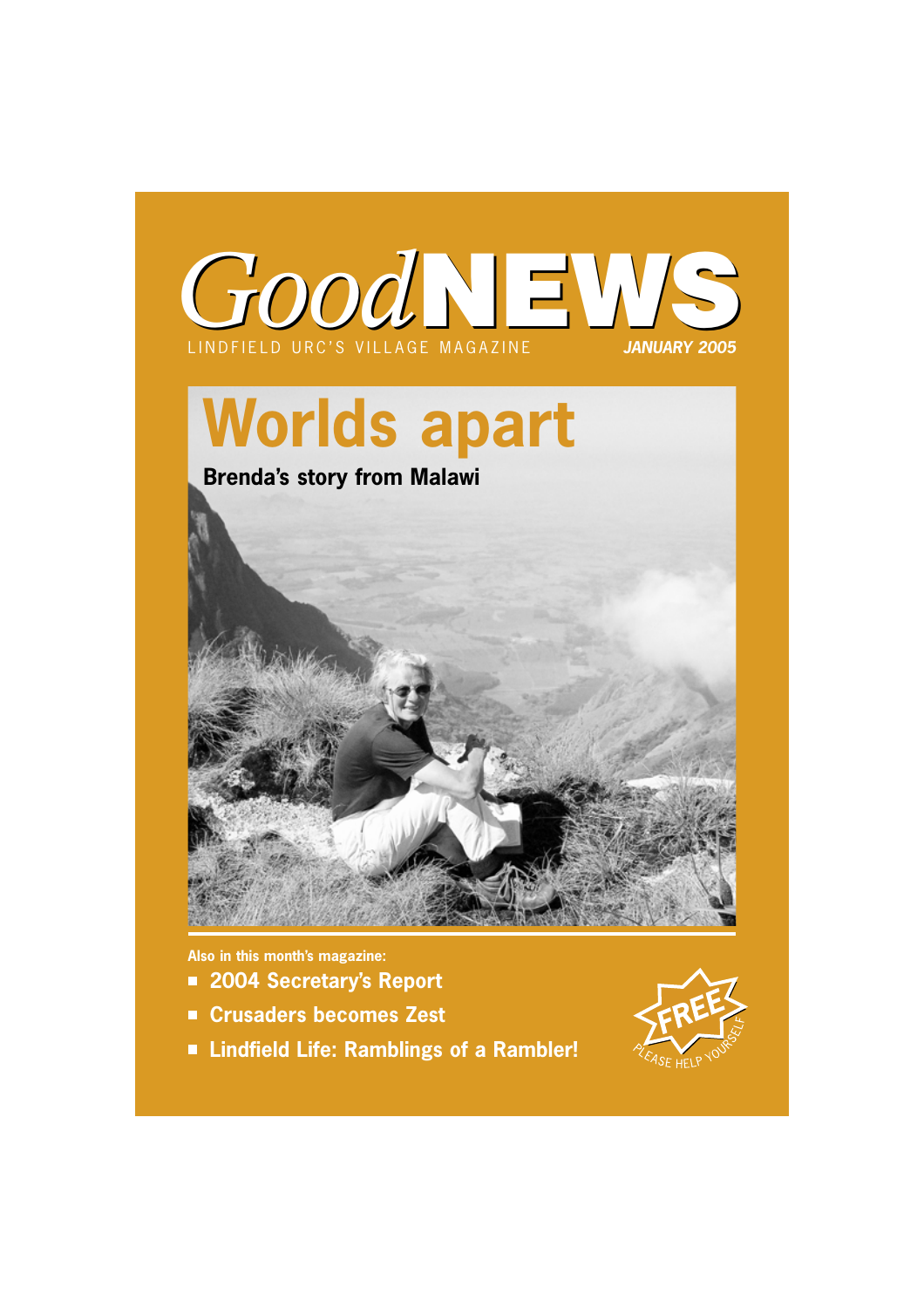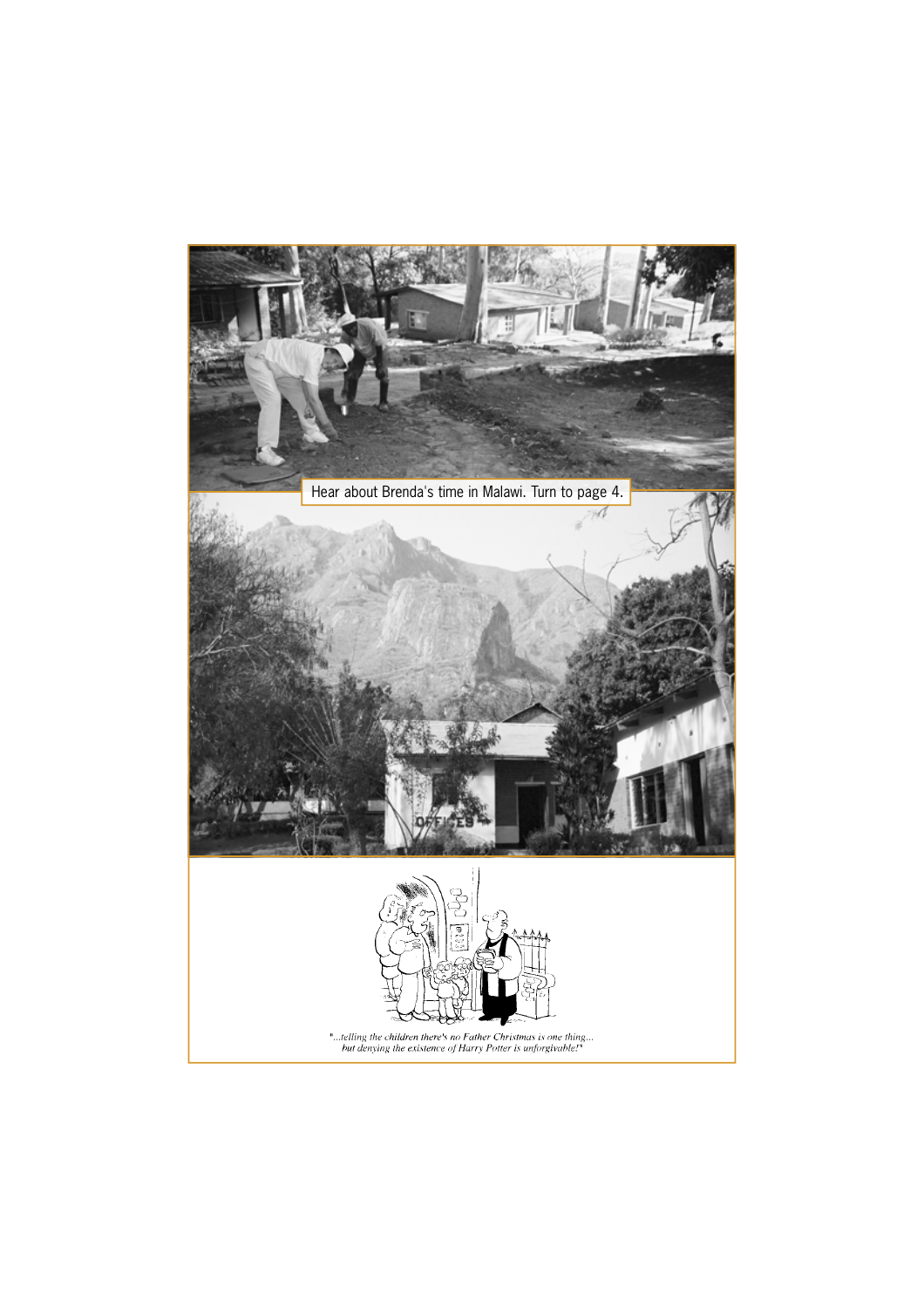# *Dear Friends...*

# In God's gymnasium

**As we enter a new year we often make resolutions with the best of intentions of getting mastery over something that is giving us a challenge in our lives. As this is a matter of the mind, we will need to be lean + fit spiritually to see things through. I believe a big part of why we fall down on resolutions is an unfitness that arises from a lack of spiritual exercise. I like to begin the New Year by determining to get rid of all spiritual flabbiness and fat.**

As someone who just has to 'look at a piece of cake' to put on weight I know the importance of diet and physical exercise to keep my body in trim. I make the time to get to the gym. Just as physical exercises increase the body's fitness and health, so spiritual exercises improve spiritual fitness and vitality.

The verses from 1 Timothy (right) urge us to train ourselves to be godly. The word 'exercise' in Greek is gumnazo, from which our English words 'gymnasium' and gymnastics are derived. So this year I am inviting you to join with me in enrolling in God's gymnasium to start a spiritual exercise programme that will help us to be spiritually fitter than before.

As our text makes plain, this does not just happen. We have to train ourselves for it. We need to find time and priority for worship, prayer, personal devotional times and bible reading. We are body, soul and spirit and in our lives today it is often the spirit that is neglected. Let us address this this coming year.

May God bless you as you embark upon your spiritual journey in 2005.

alin Bores

*Colin Bones, minister* 

Have nothing to do with godless myths and old wives' tales; rather, train yourself to be godly. For physical training is of some value, but godliness has value for all things, holding promise for both the present life and the life to come. **1 Timothy 4: 7-8**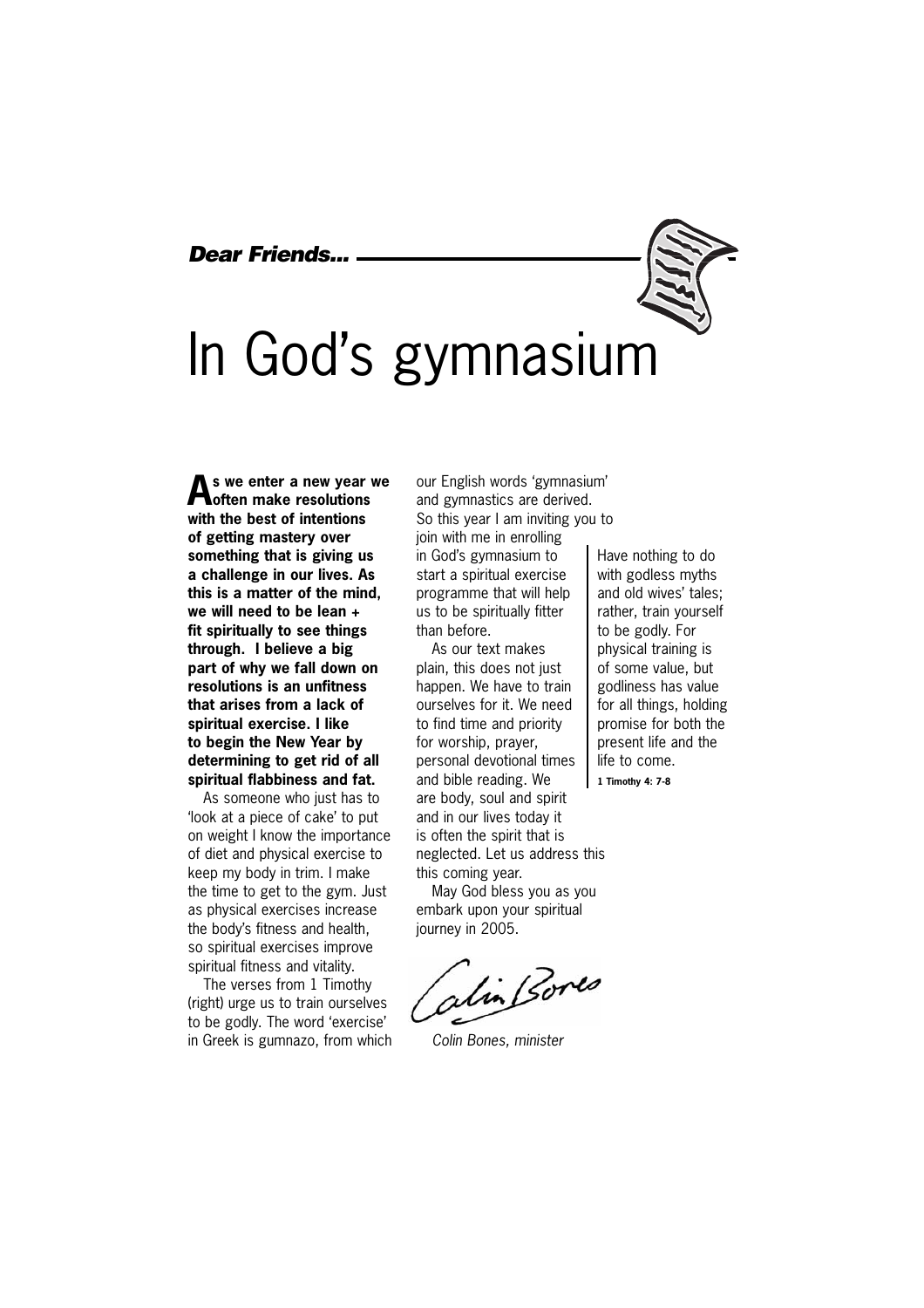# *Good***NEWS**

*This magazine is produced by: Lindfield United Reformed Church, 50 High Street, Lindfield, West Sussex RH16 2HL. © Lindfield URC 2004*

**Editorial Team:** David Tingley (editor), Martin Hall, Annabel Goody, Steven Farley & Tina Elphick **Editorial Oversight / Proof-reading:** Hilary Shepherd **Printing:** Tom Burford & Venture Press

# **Next copydate:**

**Wednesday 12th January, 5.0pm.**  All contributions should be emailed to goodnews@happyseason.co.uk, or hard copy placed in the 'GoodNEWS' pigeon hole at the rear of the church. Please ensure that you include your contact details, in case of query. You can contact David Tingley on 01444 451024.

# **Directory**



**Minister:** Rev Colin Bones 52 High Street, Lindfield RH16 2HL Office: 01444 487607 Home: 01444 483803 Email: colin@lindfieldurc.org.uk

### **Church Secretaries:**

Mrs Sue Waller 58 Queens Road, Haywards Heath, RH16 1EE Tel: 01444 455047 Email: susanwaller@lineone.net

Mr David Jones 13 William Allen Lane, Lindfield, RH16 2SA Tel: 01444 483037 Email: fay-david@supanet.com

**Treasurer:** Position vacant

*A list of serving Elders can be found in Who's Who?*



### **The pages of our magazine this month contain two amazing stories.**

The first is that of Brenda Johnson, and her much-talkedabout period of service in a remote village in Malawi. The second is in the form of our church's annual report, written by former church secretary, Ron Goodenough.

Brenda's tale is one of immense courage as she tells us how she grappled with a new culture and lived alongside unfamiliar people.

Ron's story, although closer to home, paints a picture of a year in the life of a busy church's life. It shows just what happens when a bunch of sinners work together in Jesus' name.

Two amazing stories, both with Christ at their centre.

Happy New Year.

*David Tingley, editor*



**IMPORTANT ALIVE '05 Prayer info on page 24!!**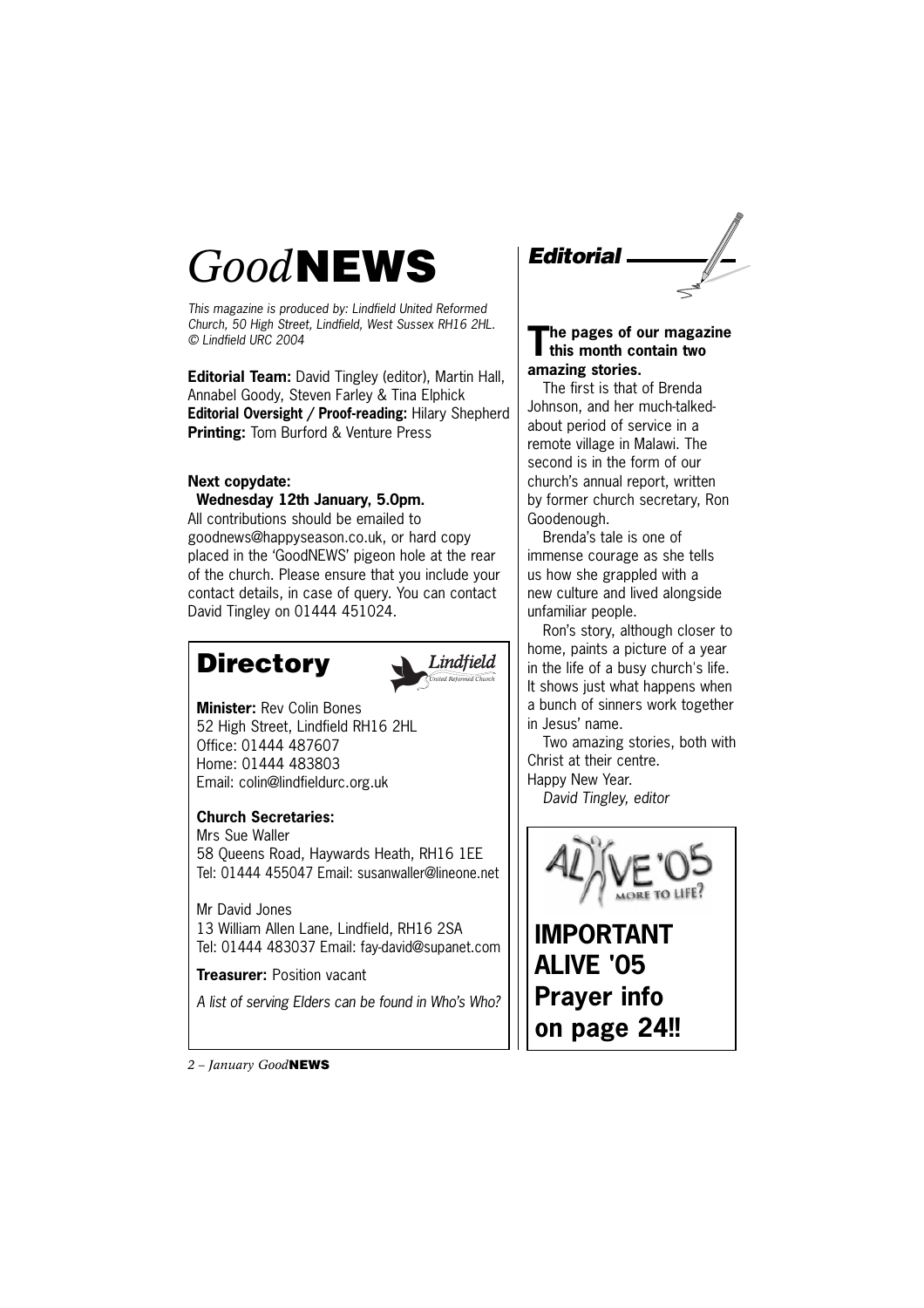| <b>Prayer Diary</b> |                                                                                      |
|---------------------|--------------------------------------------------------------------------------------|
| <b>SUN</b>          | Our minister, worship leaders & musicians, junior church staff.                      |
| <b>MON</b>          | Pray for all who work in our village & serve our daily needs.                        |
| TUE                 | Remember mums who have babies & small children, and the<br>work in Stepping Stones.  |
| WED                 | This month's mission focus, Interserve.                                              |
| <b>THUR</b>         | Uphold the house group leaders & pray for the spiritual<br>growth of all who attend. |
| ERI                 | Pray for Samuel Muhumuza & his 'Jesus Cares' programme.                              |
|                     | "Alive '05" - Keep praying for this mission in May.                                  |

# **Prayer** *FOCUS*

**In addition to the above daily prayer reminders, please would you uphold in your prayers this month two other special prayer requests.**

The first is for **Crusaders**, the new children's and youth work we are launching in January. Thank God for those who have offered their time and effort to be involved in 'Zest'. Please pray for a leader to head up the Years 5 & 6 Group, ask God to help all the staff to work and gel together, and pray that boys and girls will want to come along, both from within our Church and from non-churched homes, too.

Secondly, please pray for **Mike and Jean Gardiner** and their ministry at East Hill, Wandsworth. Mike and Jean give thanks for their recent trip back to Brazil; for many blessings as they revisited the work of which they were a part, and a chance to recharge their batteries. Please pray for Francisco, who is to train at Spurgeon's College next September, and give thanks for new members and recent Baptisms, (6 people from 5 different ethnic backgrounds). Praise God for his help in dealing with difficulties and tensions within the Church, and pray for His continued wisdom and guidance.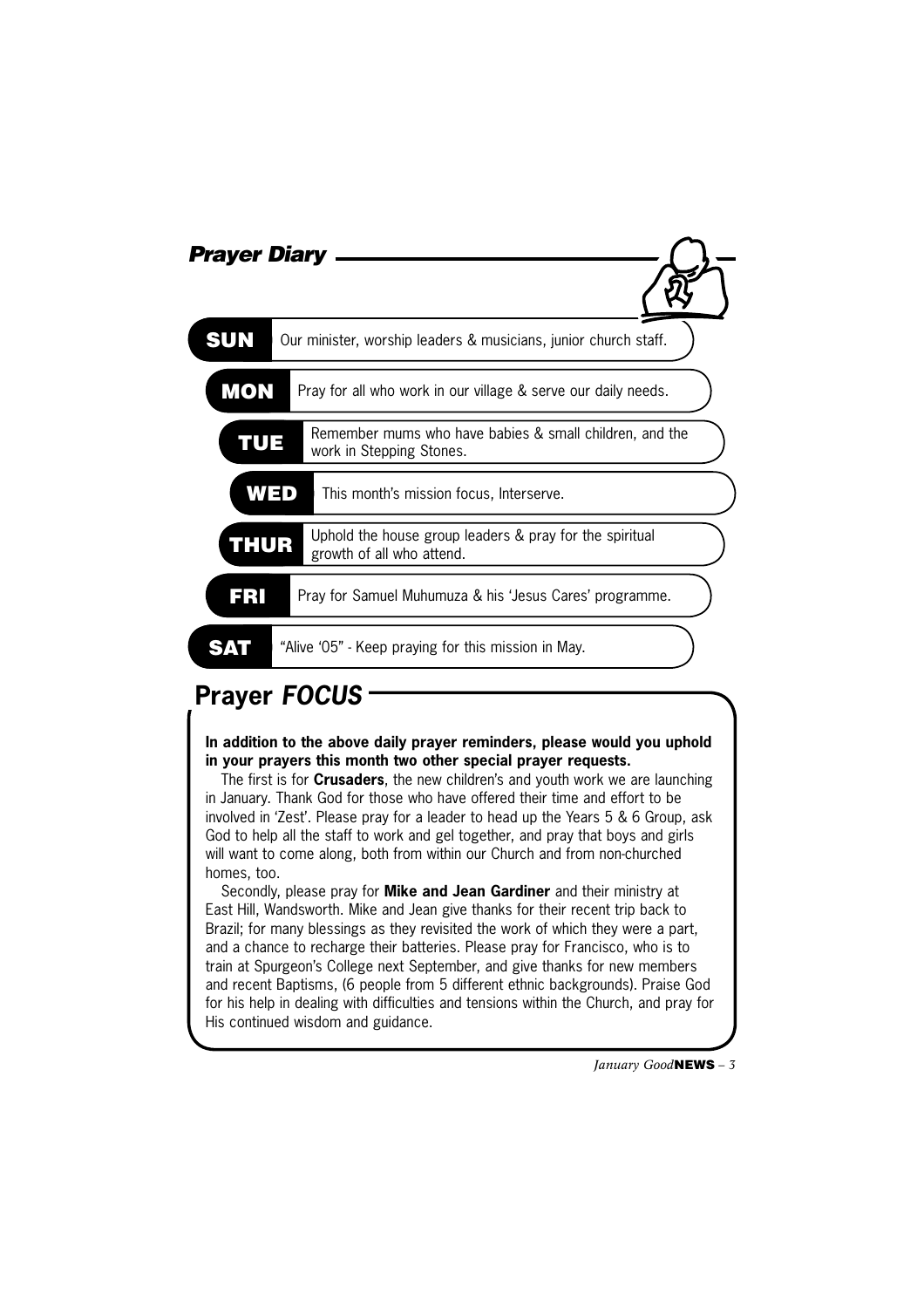### *Feature – Worlds Apart*

# All in a day's work!

**Brenda Johnson, long-standing member of our church, travelled to Malawi in August of last year as a volunteer for World Exchange. Here is the first instalment of her muchawaited personal report on her experiences whilst there. Part 2 follows next month.**

**I had no idea what to expect when I left England in mid August to fly out to Malawi, where I was to work as a volunteer until the end of October. World Exchange had arranged my placement following an initial interview and training weekend in Edinburgh, but specific details about Likhubula were never part of the preparation. This was a step in faith with the prayers and encouragement of the people back home supporting me.** 

I had met three other volunteers at the airport; two were working in Blantyre and Eleanor who was coming with me to Likhubula House. It is situated in a beautiful rural area about 100 km from Blantyre in the far southeast of the country, close to the Mulange Plateau. There is a beautiful river running down one side of the 22 acre estate with gardens around the main house. It was my task to help with the general work of

*4 – January Good***NEWS**

improving the rather run down facilities by doing gardening, painting and decorating, making curtains and any other tasks I could help with. It took several days to become accustomed to our new surroundings, the sights and sounds, our accommodation and the people who were our new neighbours and work mates. Andrew and his wife Morag had been there for six months and were in charge, Barbara had been out for the same length of time and was very much involved in the work at the orphanage and Francis, a student, was out for three months of his summer vacation. The house and estate are owned by the Blantyre Synod of the CCAP (Central Church of the African Presbytery), who had once used the premises as a Youth and Community Centre where groups could come and stay and enjoy a time of refreshment and fun for a weekend. However, through mismanagement of funds it had to close and the building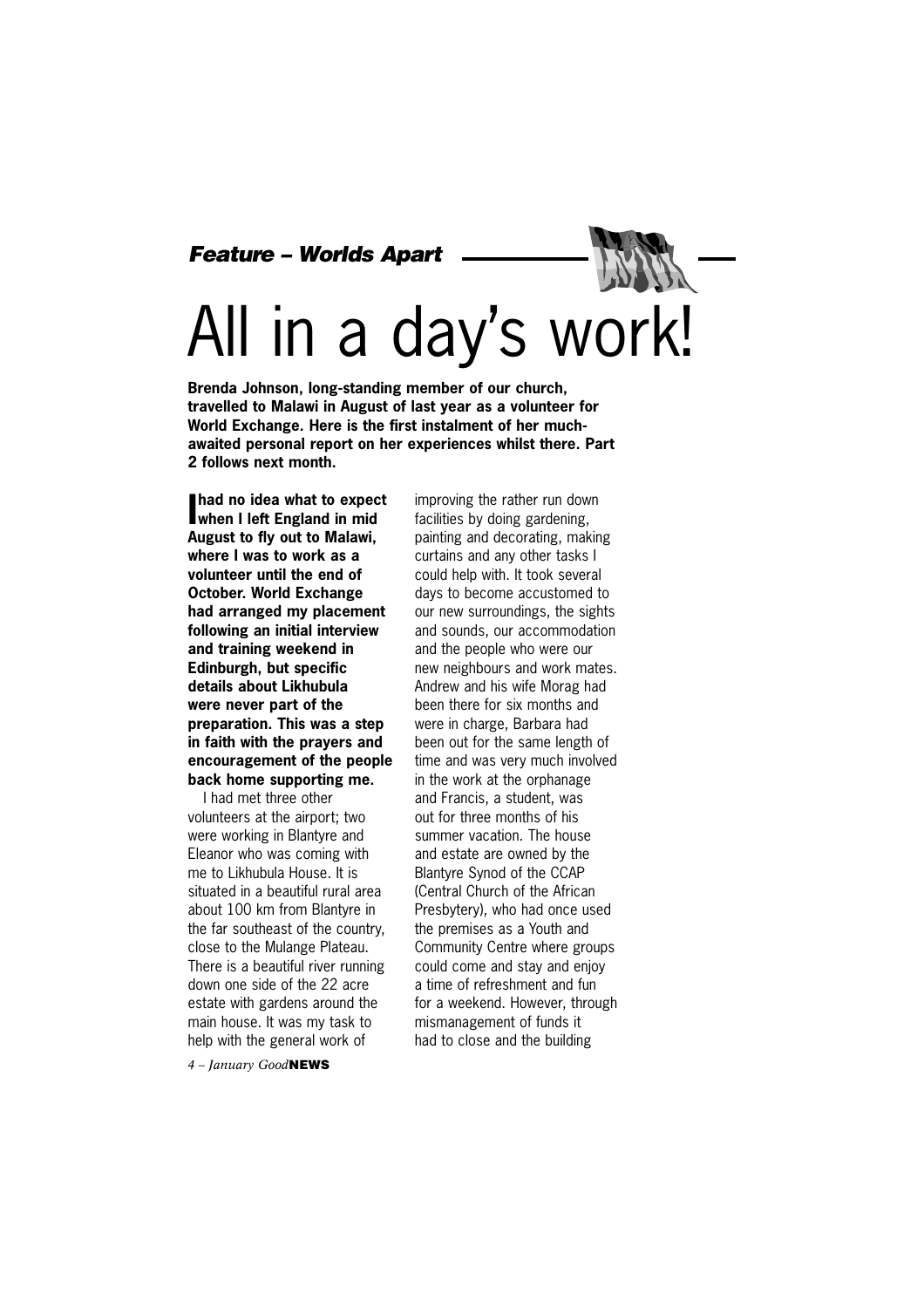had fallen into disrepair. The orphanage is run separately but alongside the main house and the decision was made to close this at the end of the school term in December 2004 and use the building as extra accommodation for large groups who would like to come and visit Likhubula. The plan is to continue to support the children in their wider families with whom they stay during the holidays. To this end, Barbara had visited every home twice to assess the situation and their needs in preparation for the change.

There are seven brick-built<br>
chalets in the grounds built for tourists who come to enjoy walking on the mountain. These provide an income and help to pay the wages of the eighteen staff who work there including two gardeners, three domestics, three night watchmen, a couple of general maintenance men plus one or two others and Edna who works in the office. We had a grand tour of the estate on our first day so that we could begin to understand how everything fitted together. Our accommodation for the first two nights was in one of the chalets and then we were moved to a house which was much more comfortable. We had hot and cold running water, electricity, basic cooking equipment to use on our

electric ring plus an electric kettle and so we really felt very well off.

Life on a daily basis gradually fell into some kind of routine beginning with reveille by the cockerel at 4:30am and the sound of people up and about by 5:00am. We could hear the children sweeping outside the orphanage and we became used to the idea that the people get up when it gets light because it has always been done that way and without electricity one has to use the daylight. The children ran down the road to school in the village of Likhubula a mile away at 6:30am to start lessons at 7:00am. Work for everyone else began at 7:30am and continued until midday when there was a 1½ hour lunch break followed by 3 hours work in the afternoon. My own working day was fairly flexible and varied and I was able to spend time doing

other things whenever I wanted to get away from the painting or curtain making. These two things occupied me most of the time and suited me well, doing the more physical jobs in the morning and sewing in the afternoon. *Brenda Johnson.*

# **FEBRUARY >>**

**"CONTINUED NEXT MONTH find out about the school Brenda visited and how she got on at the local church services – 2.5 hours and not a word of English!" Magazine out January 30th!**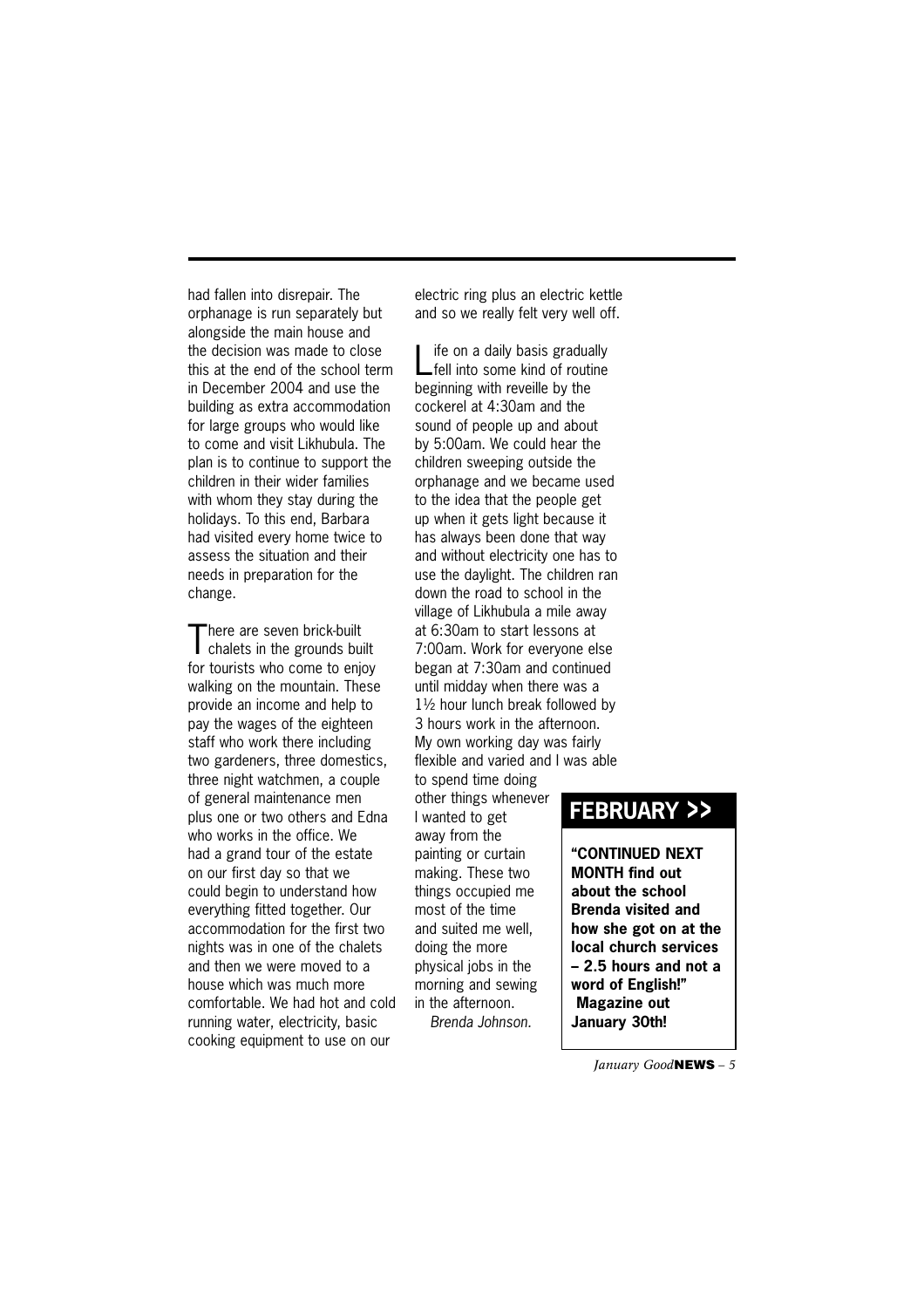*Feature – Worlds Apart*

# Malawi Facts & Figures

#### **MALAWI**

The name "Malawi" is derived from "Marawi", the name of people who migrated to the region hundreds of years ago. In 1859 the Scottish missionary and explorer, David Livingstone, reached Lake Malawi, which he named Lake Nyasa meaning "big water". He set up a Christian mission there. Malawi, formerly known as Nyasaland, became independent in 1964. Blantyre, now an important commercial and industrial centre in Malawi, was named after the birthplace of David Livingstone in Scotland.



#### **9 FACTS ABOUT MALAWI**

- 1 of the world's 10 poorest countries
- 855 km long and 250 km at its widest part
- Life expectancy: 37 years
- Population: 11 million
- Annual income: £88
- Official language: English
- Adult literacy: 60%
- Most schools: NO LIBRARY
- Average class size: 102 students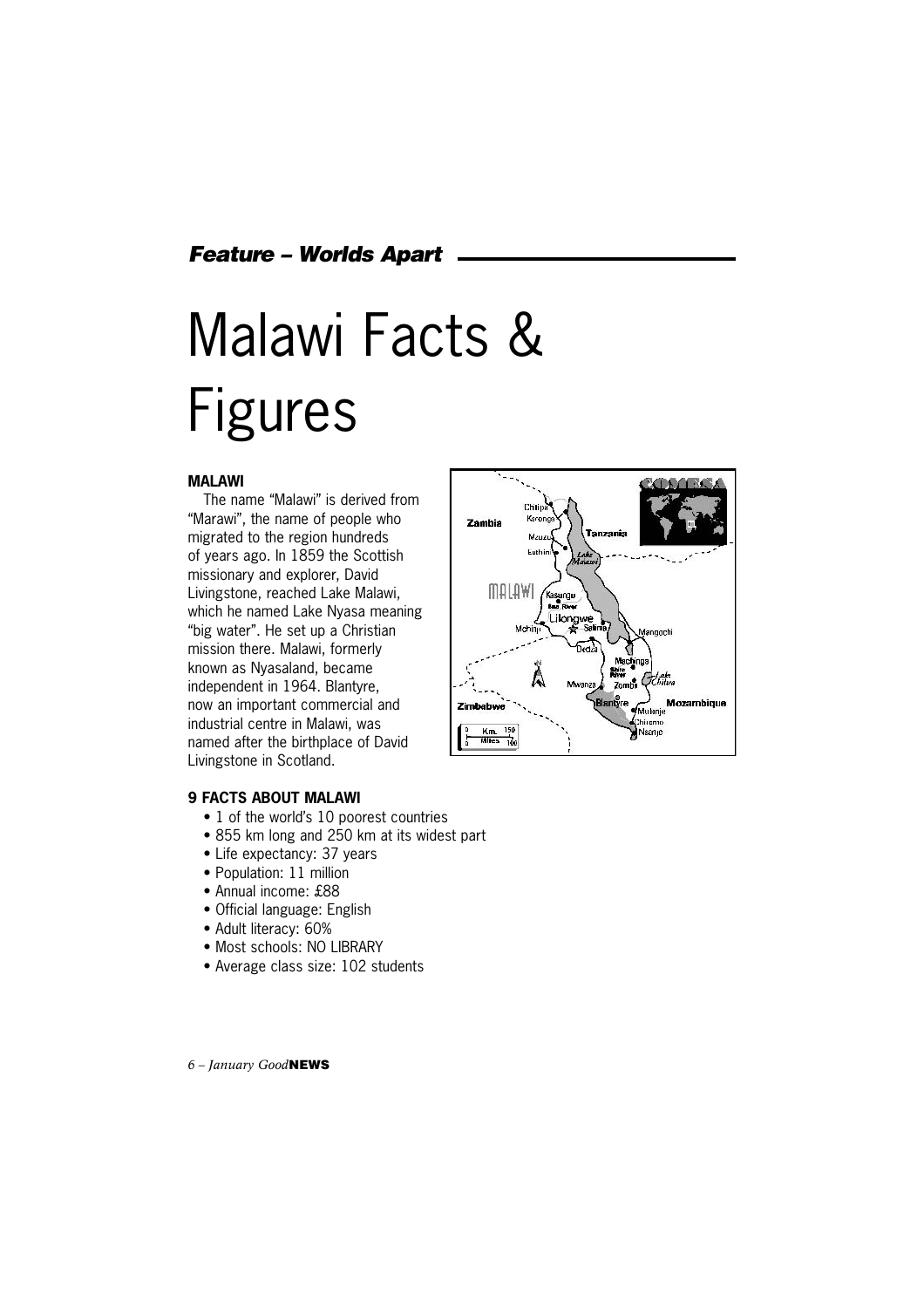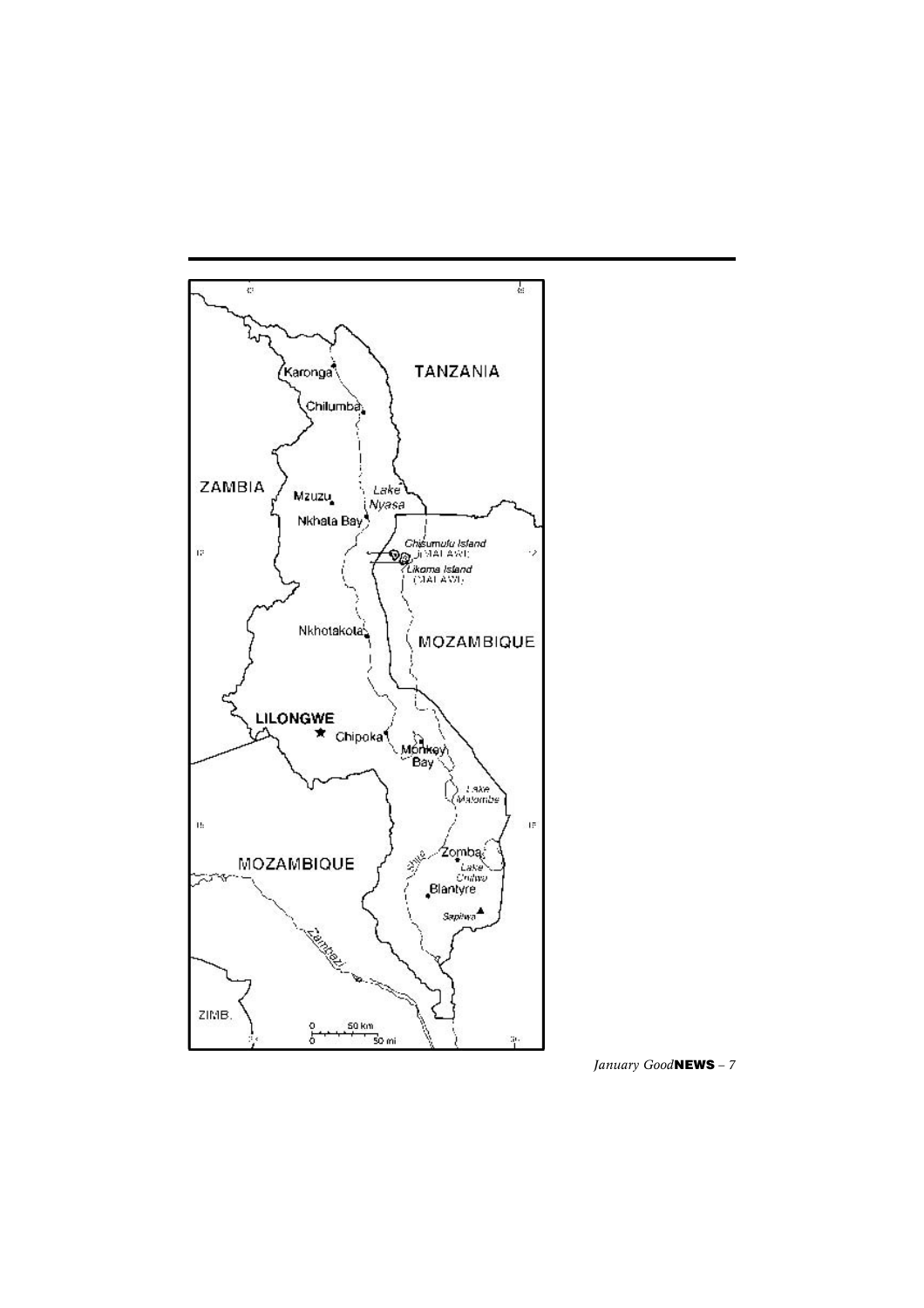# *Family News* **VILLAGE NIGHT:**  Thanks from the hatch!

Village night on the 8th December was a great success. Well it was in the kitchen! I was really nervous before the event as it was my first attempt at catering for something like this. But with all the help and support from the volunteers I think it went off without a hitch and everybody left full of mince pies and sausage rolls washed down with gallons of tea, coffee and squash. From the hatch I could see that Santa was very busy and the only lull in the kitchen was when the magician was around, so thanks to the person that booked him! Thank you everyone who helped me serve, wash up and clear away at the end and to those who brought in the pies and rolls, every single one of which was eaten.

*Tina Elphick.*

# **Call all men**

Saturday 22nd January 8.30 to 10.00 am

**Please make a note in your diaries concerning the above date when following a cooked breakfast, Fred Preston, who started work as a London barrow-boy and went on to be army chaplain to Parachute Brigade and SAS Special Forces, now semi-retired, gives us a talk entitled 'Resistance to interrogation and stress'.**

It all sounds good to me, and if this appeals to you why not come, and even invite along a male friend/relative/neighbour as well.

Invitations should be available early in this month, and indication of your attendance on/before 16th January would be appreciated for 'catering' purposes."

*Ray Smith.*

*8 – January Good***NEWS**

Belated **CONGRATULATIONS** to **Richard Tucker** who reached one of those 'milestone' Birthdays in November. Love and good wishes from us all.

**CONGRATULATIONS** to **Phillip** and **Leonie Wren** on the birth of their first Grandchild, the gift of a daughter to Jonathan and his wife, Juanne. The baby's name is Charissa and she was born on December 3rd.

**CONGRATULATIONS**, too, to David Walters who has recently been appointed District Vice President for the Sussex East District of the URC.

**We are sorry to hear** of the death of **John Gage**, a regular worshipper with us over many years. Our sympathy and love go to his widow Edith, and to the family.

**Rhoda Patterson has moved** into Little Compton. Her new phone number is 01444 487206

#### **Christine Giltrow writes:**

Thank you for your prayers and the many cards wishing us well in our new home. We have settled in well and are grateful for all your support. With best wishes to you all for a Happy New Year, *Christine Giltrow.*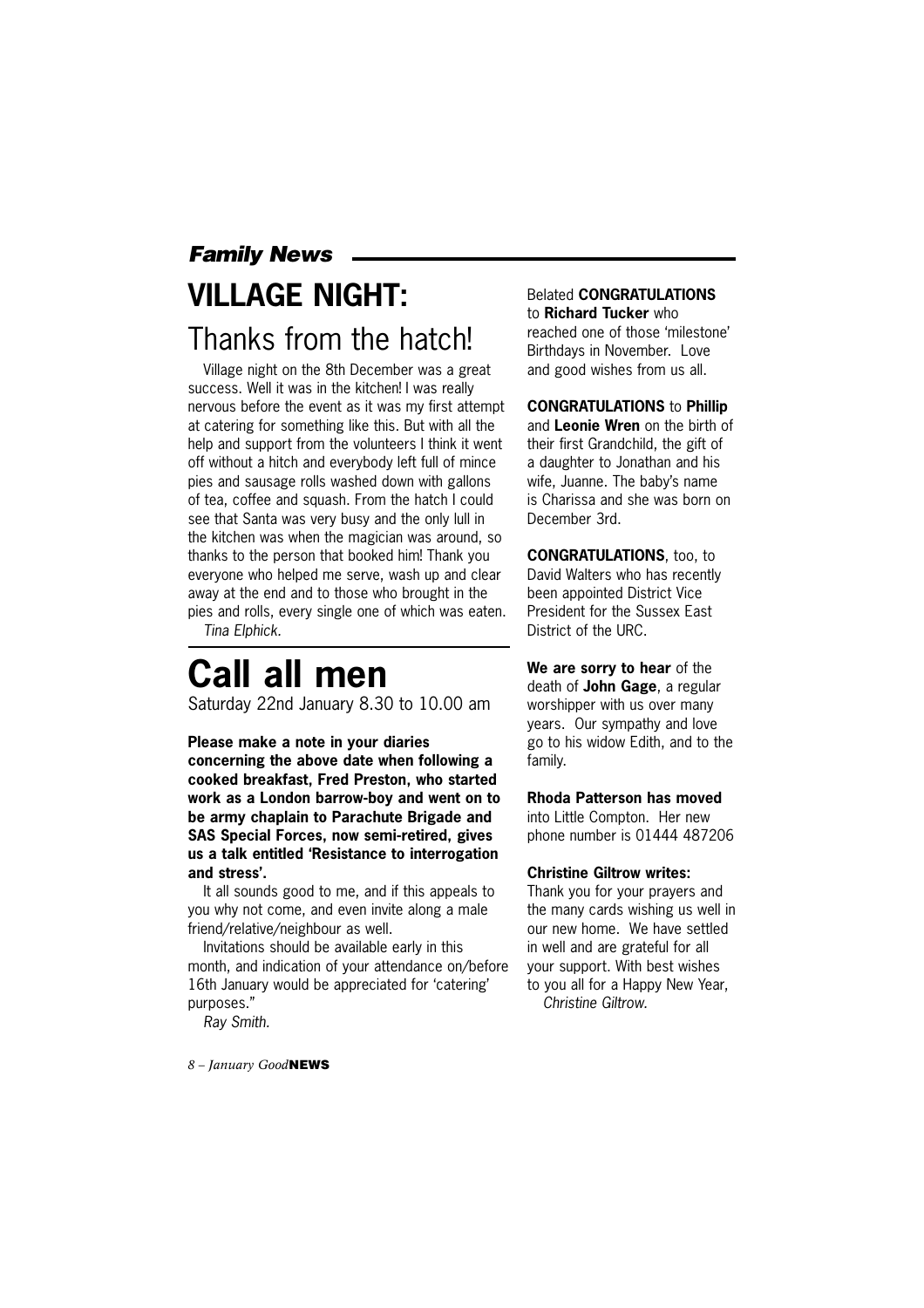# Fo receives honours

**Fiona Tingley was recently made an Honorary Life Member of Haywards Heath Operatic Society (HHOS) at a recent Patrons Concert in Scaynes Hill.**

As documented in an article in this magazine back in November, Fo has been involved in the Society since the very beginning in 1964. In fact, she has been involved in some way in all, but two, of the 68 shows put on by HHOS in its history! Fiona is delighted and honoured by the accolade, especially as she follows in the footsteps of her mother, Evelyn Sarsons, and of her late husband, Brian, both of whom were Honorary Life Members of the Society.

#### **THE FELLOWSHIP**

We start the New Year on Wednesday 26th January 2005 at 2.45pm when Stuart Dew will speak to us on 'A Sense of Justice'. At the end of the meeting, tea and biscuits will be served. Please feel free to join us for an interesting afternoon; all visitors will be made very welcome. *Many thanks*

*Doreen Fowler*

# *Balcombe United Reformed Church*

**Bramble Hill, Balcombe, RH17 6HR Contact: Mrs Leonie Wren (01444 811253)**

Our main services are held at  $11$ am on the first and third Sunday of each month and the children usual go out to Sunday School during the second part of the service. Visitors are welcome to join us.

Speakers for this month are as follows:-

| January 2nd | <b>Stuart Dew</b>                            | __ |
|-------------|----------------------------------------------|----|
|             | January 16th Colin Bones - COMMUNION SERVICE |    |

December, weighing in at a very healthy 9lb 4oz. *Well done Ed!*



Visitors are most welcome to join us at any time.

**Stuart and Carol Marsh would** like to thank everyone for their Get Well cards, telephone calls, offers of help, and, most of all, for their prayerful support during Stuart's recent illness.

Thankfully, things were not as serious as we first feared and Stuart is recovering well.

The **new church accountant** will be **Eileen Jacques** with effect from Jan 1st. Any queries to Eileen or Jeremy Campling.

**CONGRATULATIONS** to **Emma** and **David Tingley** on the birth of **Ella Charlotte**, a sister for Georgina. Ella was born on 13th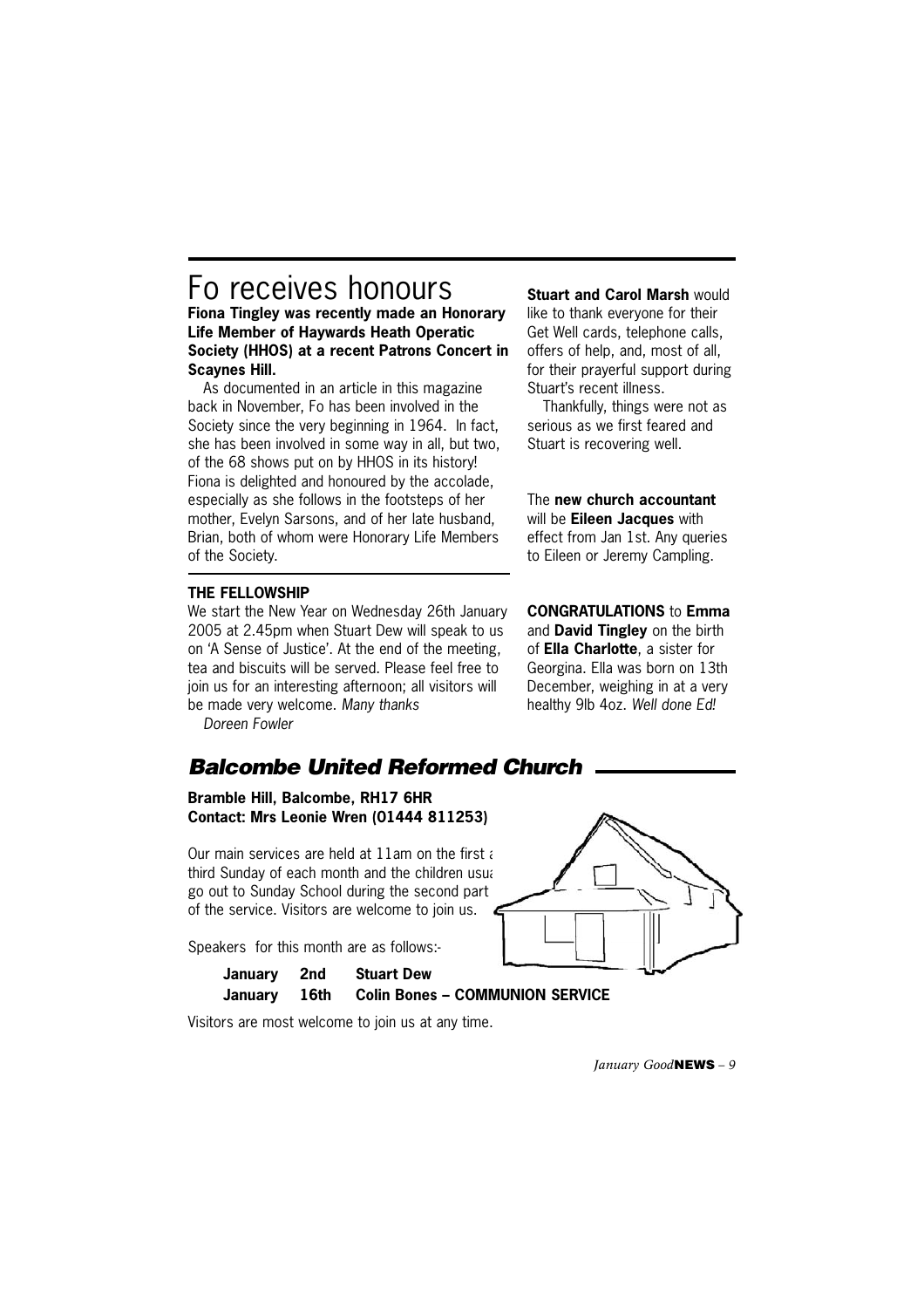# *Family News*

**ONCE AGAIN** the love from Lindfield URC has been shown to us with the Christmas gift of a very attractive poinsettia: our family thanks to you all.

Also recently our family have had your prayers for our Grandson who was in Iraq and who is now safely home and we are so grateful for your support. Let us hope that 2005 will see an end to that conflict.

*Sid and Daphne Collins.*

#### **Dear Everyone,**

Wally and I want to thank you all for your very kind deeds you have done for us. We have had a couple of bad years but the people of the Church helped to make it a lot easier for us and we are very grateful to them.

*We wish you all a very Happy New Year. God bless,*

*Elsie and Wally Plimmer.*

# A new way to have fun!

**I n last month's Good News we shared with you that a Crusaders group would be starting in January for both boys and girls. Well that group now has a name……….Zest! Zest has** 



**several meanings but one is fun, hence "A new way to have fun!".**

Zest is affiliated to Crusaders, a national Christian organisation, where children and young people can meet in a club-style environment. There will be many different activities including games, crafts, sports and a Bible slot.

We will be meeting each Wednesday during term time, starting on the 12th January 2005. There will be a small charge of £1 per week, which will include tuck. The age groups and times of sessions are:

| Zest 1:2 for school years 1 & 2 | $5.30 - 6.30$ pm |
|---------------------------------|------------------|
| Zest 3:4 for school years 3 & 4 | $5.30 - 6.30$ pm |
| Zest 5:6 for school years 5 & 6 | $6.45 - 8.00$ pm |
| Zest 7:8 for school years 7 & 8 | $6.45 - 8.00$ pm |

If you are young enough to come, please join us and why not bring a friend? If you are too old to join us yourself, I am sure you will know some children who would enjoy Zest – so please encourage them to come along.

Please speak to Rob Biersteker or Clare Nibloe if you would like any more information.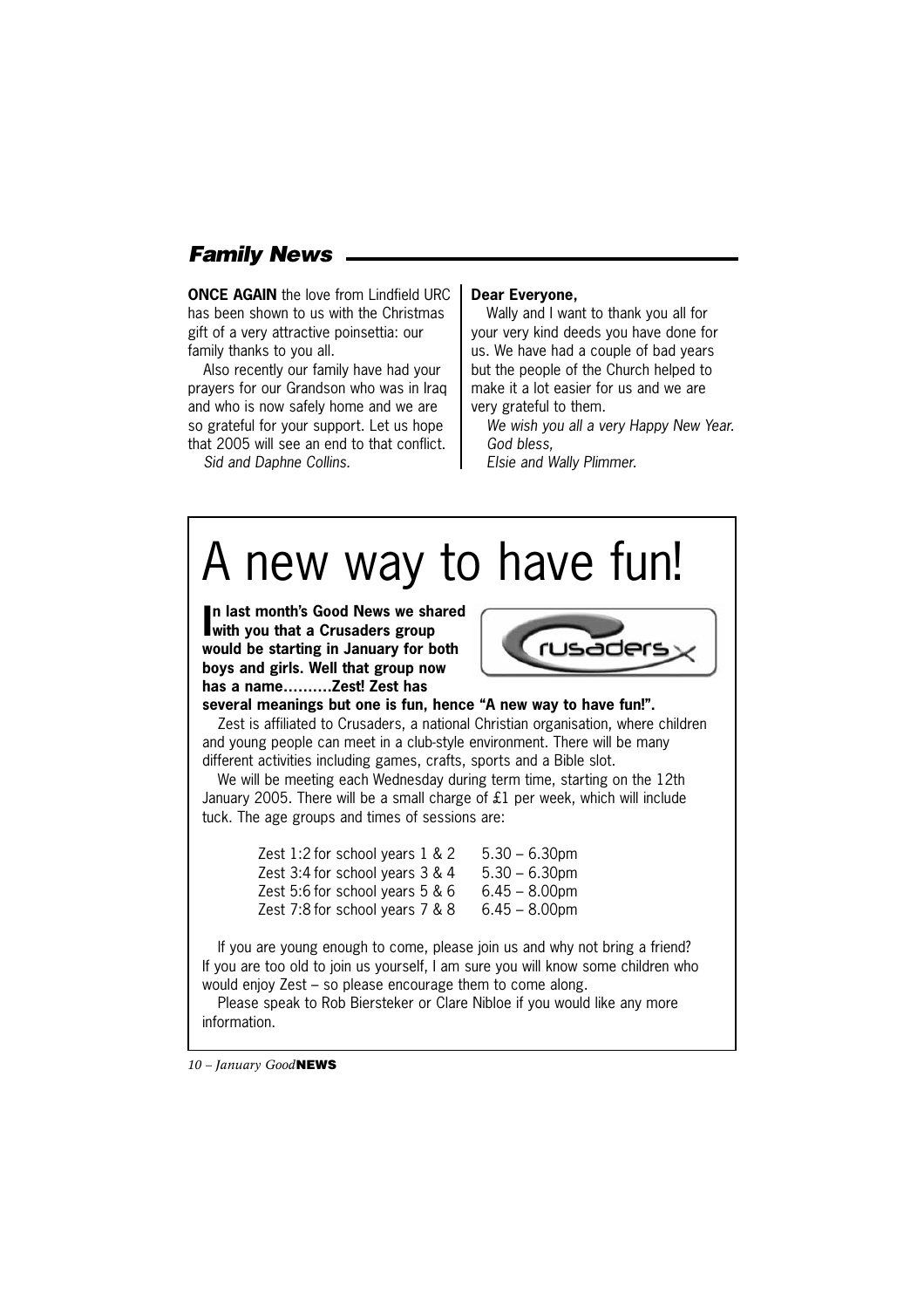### *BB report*

# From tiny acorns...

#### **We were saddened by the demise of our sister Brigade Company, but appreciate the church's affirmation of our continued ministry to boys in the neighbourhood.**

The most satisfying development of the last few months has been the resurrection of our Company Section. It is early days yet, but the signs are encouraging, the spirit of the lads concerned is good and, although numbers are small, we pray it is a case of "from tiny acorns………"

The Anchors have started out under new leadership, headed by Peter Snashall, and with a lively and imaginative set of activities, we hope this section of our work in particular will grow.

Few major events take place in the autumn, but Boys have enjoyed trips to Alton Towers and Legoland, and the Juniors put in a team for the Battalion Potted Sports at Falmer: a happy enough afternoon, although they only managed a slightly

disappointing 6th place.

There are a couple of milestones I would like to share with you. Joe Lunt has retired as an officer after a magnificent 32 year innings – the longest period of service anyone has so far given to the 1st Lindfield. We plan to commemorate this achievement in appropriate form at our Annual Display on 22nd April. Then, at the risk of being thoroughly immodest, I have completed 50 years service in the BB (but only 5 at Lindfield). Am I worn out and ready to go? I must confess that there are days when I feel like it, but the vision of Christian Manhood is a powerful incentive, and in the final analysis I am only too keen to press on to work for it (Philippians 3.14).

*Geoffrey Cocksedge*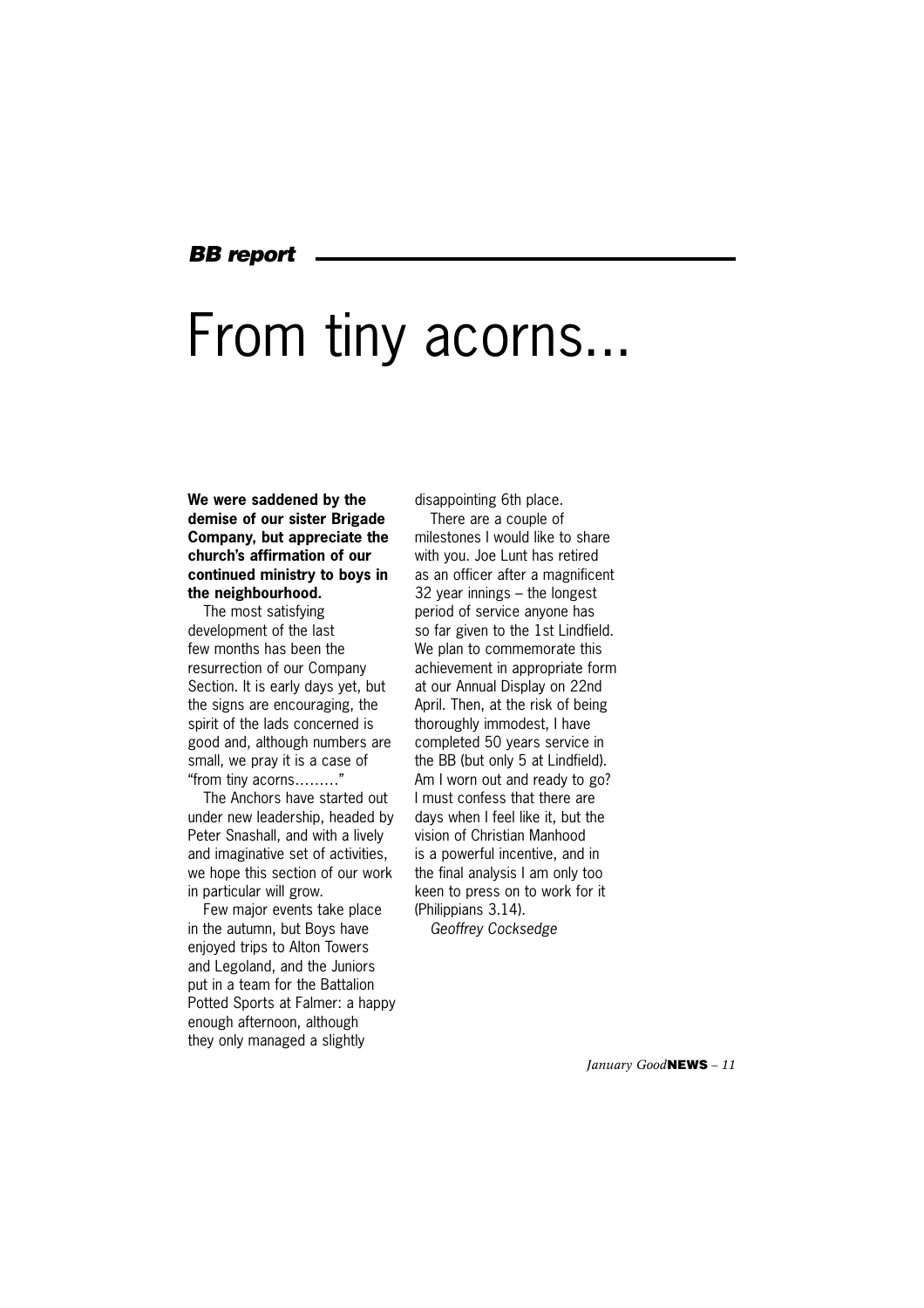# *January church diary*

| 2nd<br>sunda                                      | 9.30am<br>11.00am<br>6.30pm  | Communion<br>David Nibloe &<br>Colin Bones<br>Colin Bones<br>David Goodchild<br>& Colin Bones                          | $\frac{2}{3}$                                             |
|---------------------------------------------------|------------------------------|------------------------------------------------------------------------------------------------------------------------|-----------------------------------------------------------|
| 6th<br>Thursday                                   |                              | House Groups                                                                                                           |                                                           |
| Sunday                                            | 9.30 am<br>11.00am<br>6.30pm | Adrian Cookney<br>& Brian Stone<br><b>Brian Stone</b><br>Communion<br>David Goodchild<br>& Colin Bones                 | $\begin{array}{c} 1 \\ 2 \\ 1 \\ 2 \\ 3 \\ 4 \end{array}$ |
| 12th<br>Wednesday                                 | 12.30pm                      | Lunch<br>Fellowship                                                                                                    | $\frac{1}{4}$                                             |
| 13th<br>Thursday                                  | 8.00pm                       | <b>Church Meeting</b>                                                                                                  | $\frac{1}{2}$                                             |
| 14th<br>Friday                                    | 12.30pm Lunch                | Fellowship                                                                                                             |                                                           |
| Sunday<br><b>Fairtrade Stall between services</b> | 9.30am<br>6.30 <sub>pm</sub> | David Nibloe &<br>Doug Scott<br>11.00am Doug Scott<br><b>Adrian Cookney</b><br>& Colin Bones<br><b>Healing Service</b> |                                                           |

| 20th                        |                   |                                                                  |
|-----------------------------|-------------------|------------------------------------------------------------------|
| Thursday                    |                   | <b>House Groups</b>                                              |
| 23rd<br>Sunday              | 9.30am            | David Nibloe &<br>Colin Bones &                                  |
|                             | 11.00am           | Interserve<br>Communion<br>Colin Bones &                         |
|                             | 6.30pm            | Interserve<br>David Goodchild<br>& Derek Heath                   |
| 25 <sub>th</sub><br>Tuesday | 7.45pm            | In Touch                                                         |
| 26th<br>Wednesday           | 2.45pm<br>7.45pm  | The Fellowship<br>Elders                                         |
| 27th<br>Thursday            | 8.00pm            | Church Prayer<br>Meeting                                         |
| 30tl<br>Sunday              | 9.30am            | Adrian Cookney                                                   |
|                             | 11.00am<br>6.30pm | & Colin Bones<br>Colin Bones<br>John & Heather<br><b>Barling</b> |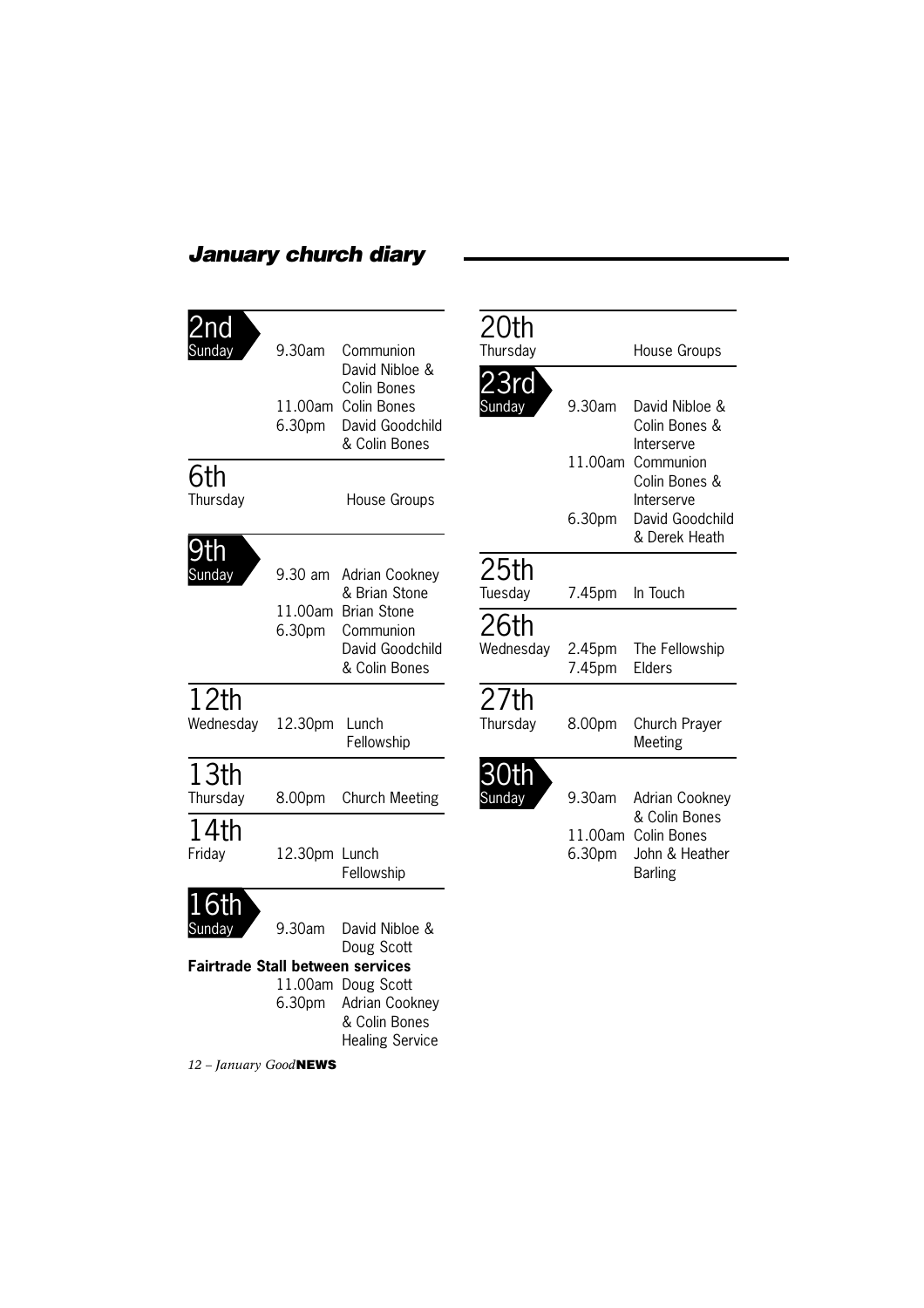# 30th January is ''Homelessness Sunday''

**First of all, a great big 'thank you!'** to all of you who gave so generously towards the work of the Worthing Churches Homeless Projects in December, whether in items of food, clothing, donations for the Food For Thought recipe book or gifts of money. It will all be used and is gratefully received by many for whom life is very difficult, especially over the British winter.

Sadly, the problem is still with us, so we are joining with many organisations, Christian and secular, to mark January 30th as Homelessness Sunday with a special 6.30pm service, inspired by the Homelessness Sunday partnership: Housing Justice, Scottish Churches Housing Action, and Churches' Housing Coalition of Wales.

For the brave and truly empathetic, there is also a sponsored Sleep Out on the 29th, organised by the Worthing churches.

*See John Barling for details – 01444 482415.*

# Sunday services explained...

The **9.30am service** is an opportunity for all age groups to join in a relaxed informal time. There is a crèche, and after about 20 minutes children and young people up to age 14 go out to their own groups on most Sundays.

**Coffee** is normally served between the morning services and after the evening one.

The **11.00am service** is usually more set and formal.

At **6.30pm** it is sometimes a celebration, sometimes a quieter ministry time and sometimes an open communion service or something quite different!

**Personal prayer** is available after every service. Prayer requests and brief statements of praise for answered prayer can be put in the red book on the concourse table. We can also offer personal prayer ministry at home or in hospital.

### We **do not take up an offering**

during the services, but all those wishing to give are invited to place a gift in one of the bowls at the doors before or after the service. Thank you.

Cassette **recordings of services** can be borrowed free from the church.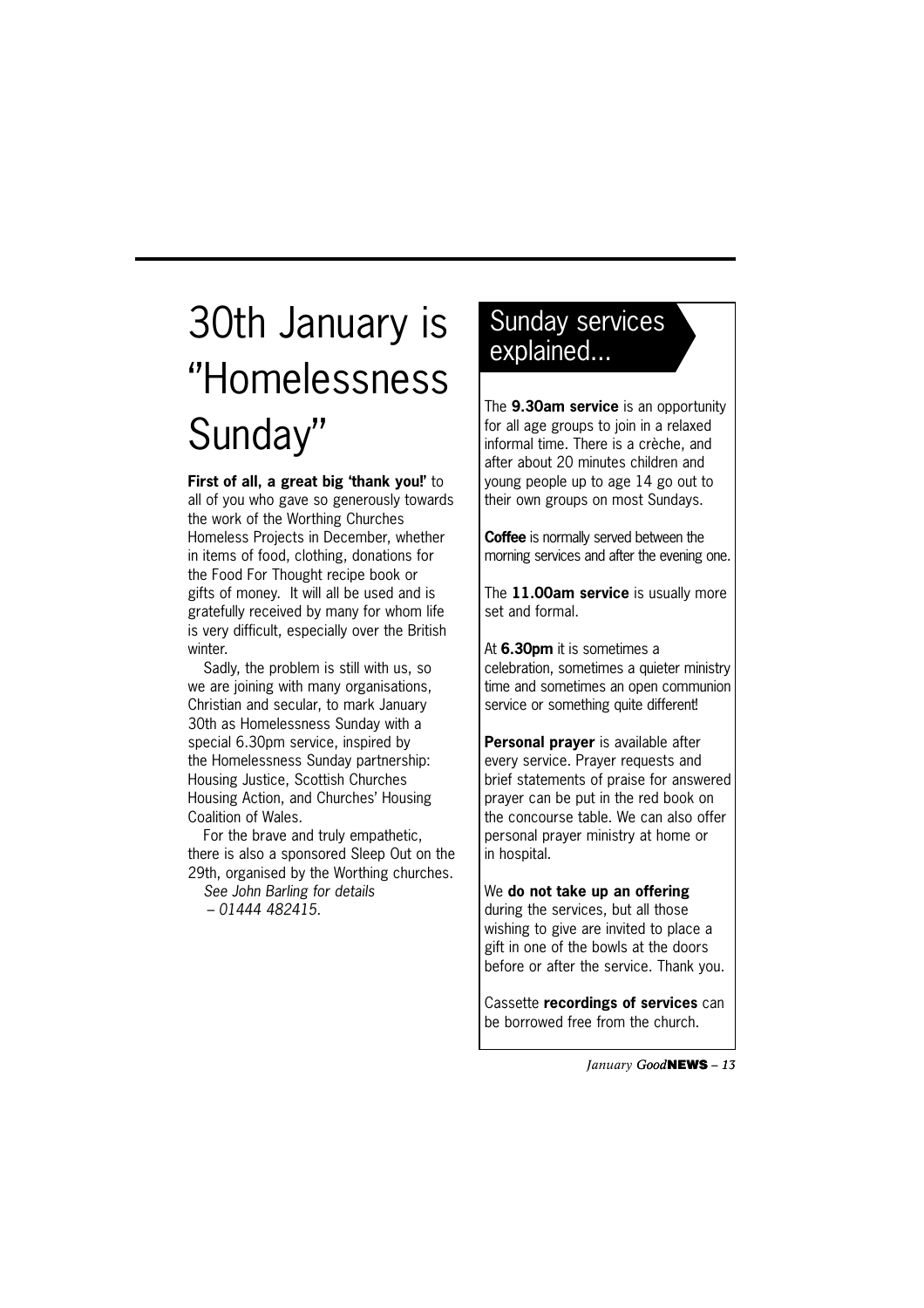# *Sermon notes...*



**We begin the New Year in our morning services by looking at some interesting passages in Ephesians chapters 5 and 6, which look at practical issues concerning marriage, parenthood, children and family life. We shall be able to consider just how relevant the Bible is for today. Our mission focus for the month is Interserve and we will be joined by a representative on 23rd January.**

The evening services will begin with Praise and Prayer – which is proving popular; we have a short series of three giving a radical look at what it means to be part of the Church; John and Heather Barling round off the month by leading a service recognising Homelessness Sunday (see note on page 13).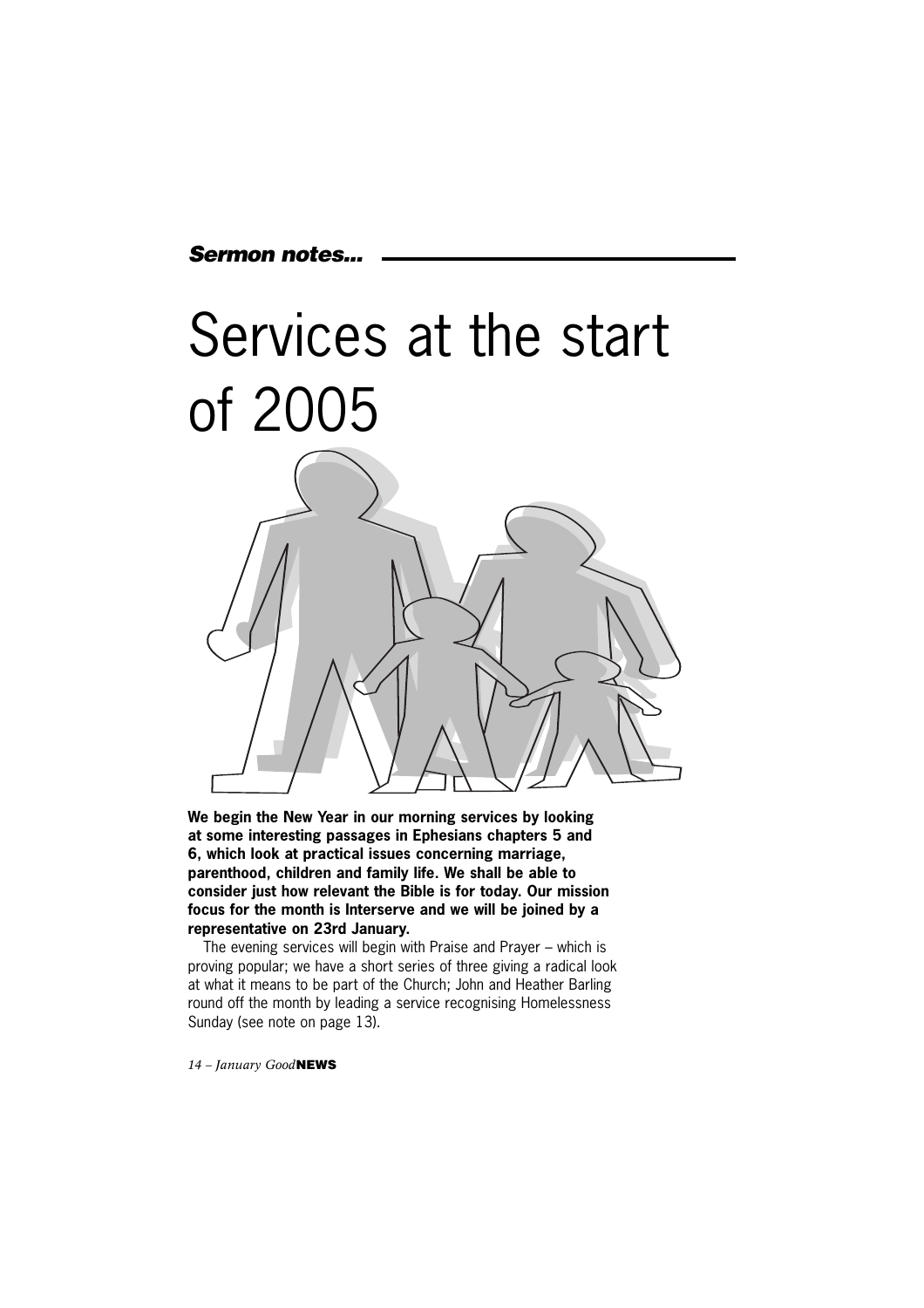#### **2ND JANUARY – HOLY COMMUNION 9.30 am** – Holy Communion **11.00 am** – Morning Worship

# Ephesians 5: 1-7

– Be Imitators of God There is a doctrine of the imitation of God! This may seem a tall order but we have the help of the Holy Spirit to enable us. Preacher – Colin Bones

**6.30 pm** – Praise & Prayer – International focus.

**16TH JANUARY – GUEST PREACHER Doug Scott** preaches at both the **9.30 am & 11.00 am morning services**

**6.30 pm** – Healing Service **The Church: Building – Living Stones**

1 Peter 1: 1-12 Preacher Colin Bones

**30TH JANUARY – HOMELESSNESS SUNDAY 9.30 am** – Morning Worship **11.00 am** – Morning Worship

# Ephesians 6: 1-4

– Children & Parents This short passage has some interesting things to say about children and parents, especially fathers. Preacher – Colin Bones

**6.30 pm** – Service for Homelessness Sunday. Leaders – John & Heather Barling

### **9TH JANUARY – JIGSAW SUNDAY**

**9.30 am** – Jigsaw for children & Morning Worship **11.00 am** – Morning Worship

# Ephesians 5: 8-20

 – Live as Children of the Light What it means for us "now you are light in the Lord". Preacher – Rev. Brian Stone

**6.30 pm** – Holy Communion The Church: Body of Christ

1 Corinthians 12: 12-31<br>Preacher – Colin Bones

# **23RD JANUARY – INTERSERVE & HOLY COMMUNION 9.30 am** – Morning Worship

**11.00 am** – Holy Communion

### Ephesians 5: 21-35 – Wives & Husbands

We look at a passage that has caused some controversy in the Church but does have some important things to say about marriage and men and women's roles.

Preacher – Colin Bones

### **6.30 pm** – Evening Worship **The Church: Temple of God**

2 Corinthians 6: 14 - 7:1 Preacher – Derek Heath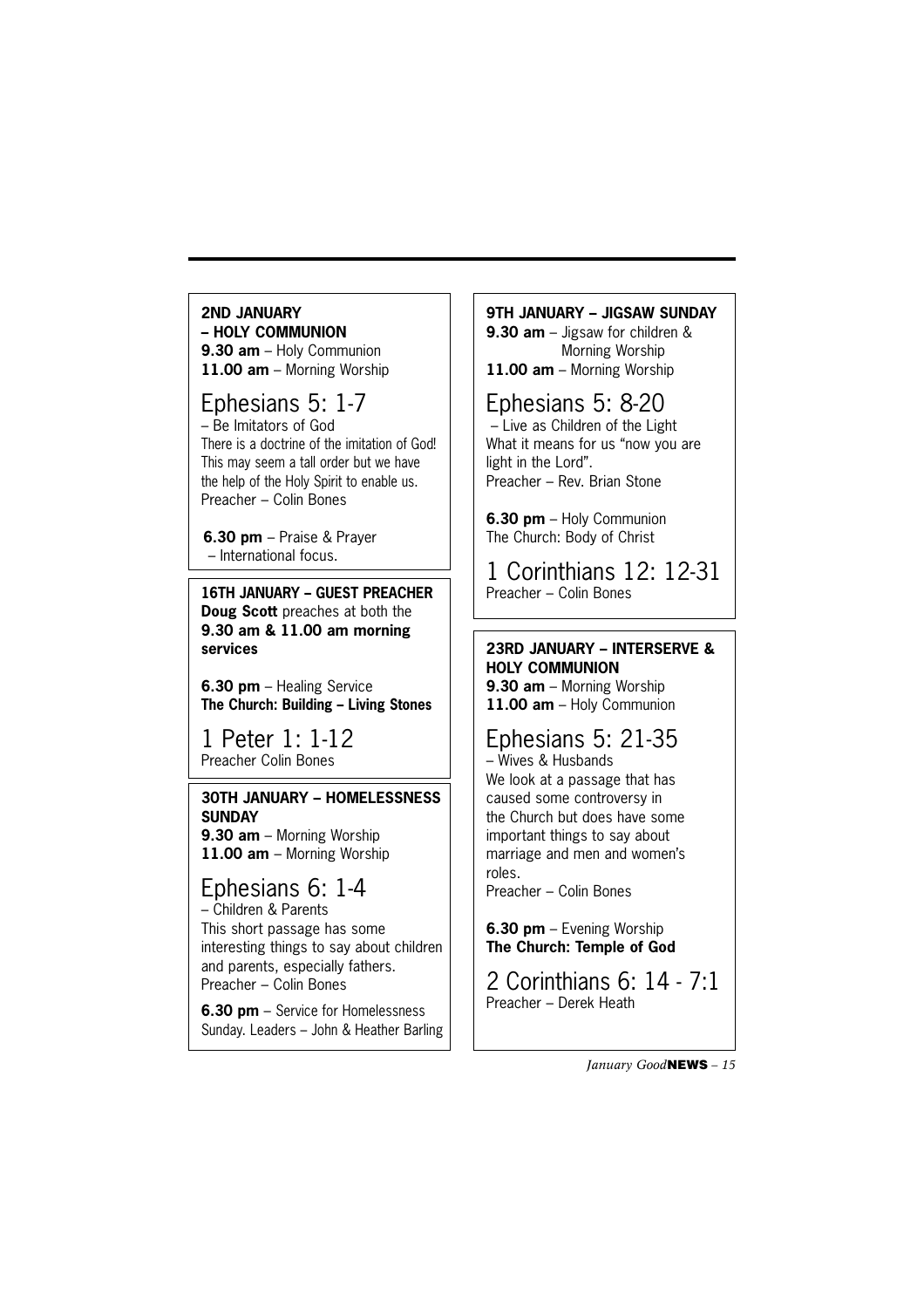*Monthly Mission Support*

# Missions Giving January – Interserve

From its roots in India in 1852, when its vision was to train women teachers, Interserve has grown and developed and now has approximately 600 mission Partners, from nineteen different sending countries, in Asia and the Arab World, as well as in the UK. Their Partners are mainly professionals who have a wide range of skills, and who are willing to use them to serve others in medical, education and development work, as well as in the arts, sports and sciences. Interserve Partners aim to meet both the spiritual and physical needs of the people they serve. All are involved in the planting and strengthening of the Church in the countries where they work.

Dave Taylor, the Southern Area Rep, will be speaking at our morning services on January 23rd.

**Interserve** 

For more information see the missions' board and please take the leaflets and magazine.

Website: www.interserveonline.org.uk

# **"ALIVE '05" - Request for your help**

**If you are a member or regular worshipper at LURC**, you may be able to play an important and valuable part in the Mission the three Lindfield Churches are holding from May 21st – 29th next year. Have you a spare bed (or beds) you could offer to help accommodate the Students and Staff that are coming from Moorlands College and from VIZ-A-VIZ? These visitors will require bed and breakfast, some packed lunches and sometimes an evening meal. As a Church we have been asked to find accommodation for 35 people, so we really do need YOUR help. I don't think this task will be too arduous, in fact I think it may well bring us pleasure and blessing. So please, if you think you can help or require further information, please contact me on 01444 483419.

*With very many thanks, Fiona Tingley.*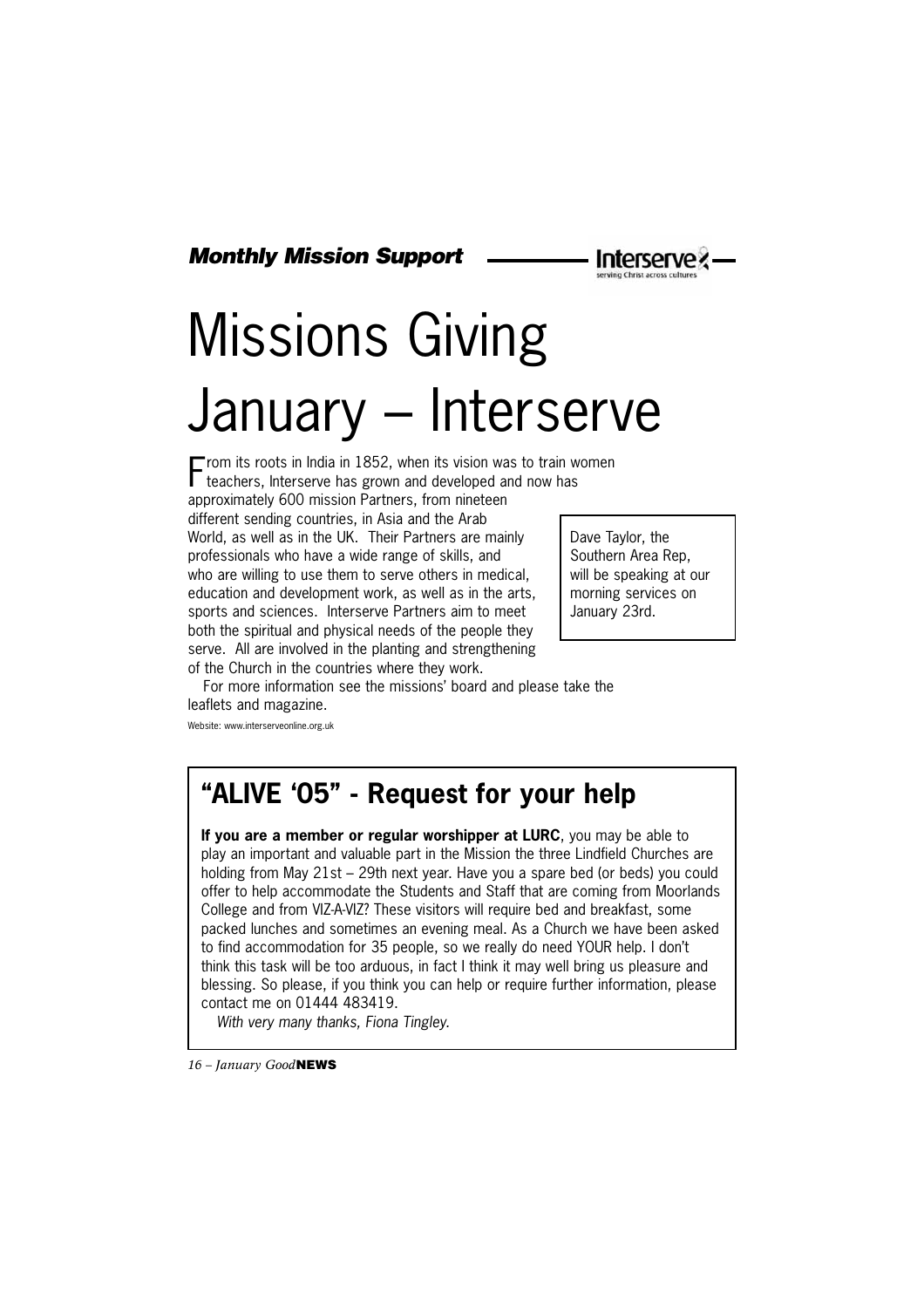# *Secretary's Report*

# Secretary's Report 2003/2004

**We are grateful to God for his faithfulness through another year. There has been, as always, a mixture of blessing and disappointment and as we look back I'm sure we would wish to be able to see more progress in the life of the church. However, attendance for worship on Sunday has remained high with both morning services being comfortably full. Numbers are variable on Sunday evenings. I did mention in my last report that we needed to challenge some of our regular worshippers to consider becoming full members of Lindfield URC and I am pleased to be able to report that our membership has increased by 14 over the year to a total of 195. We welcomed 19 new members, 14 on profession of faith, 5 by transfer; sadly 3 members died during the year and 2 were transferred out. We already have others who have requested membership and they will be processed in the next few weeks.**

Around this time last year the Elders were in the process of producing a Vision Statement. This was approved and accepted by the church early this year and is displayed on the premises. The various aspects of this formed the basis for a series of sermons. We need to keep this constantly before us and seek to convert the vision into reality.

Our Christmas activities and worship were, as usual, well attended. It was great to see hundreds of people coming on the premises on Village Festival Night, with a full programme of activities for the young and not so young. It also gave opportunity to speak with people and distribute Christmas literature.

At the end of February we had a weekend concentrating on the subject of prayer with Ian and Pauline Cole from the World Prayer Centre in

Birmingham. Then at the end of May we had a visit from Fiona Castle as part of her UK-wide tour to stimulate us to think about ways in which we can be involved in the community. I think we have yet to see the impact of these two events.

Overseas and UK Missions have again had a high profile throughout the year. We had a Missions Supper with a team from Operation Mobilisation Turning Point in West London led by Simon Lunt working among Muslims. There was also a Tearfund Barbecue, which was well attended in the summer. The visit of Samuel Muhumuza from Uganda for our Harvest Weekend was also a highlight in the year. His enthusiasm and personality was a breath of fresh air and a real encouragement to us. Many have committed themselves to sponsoring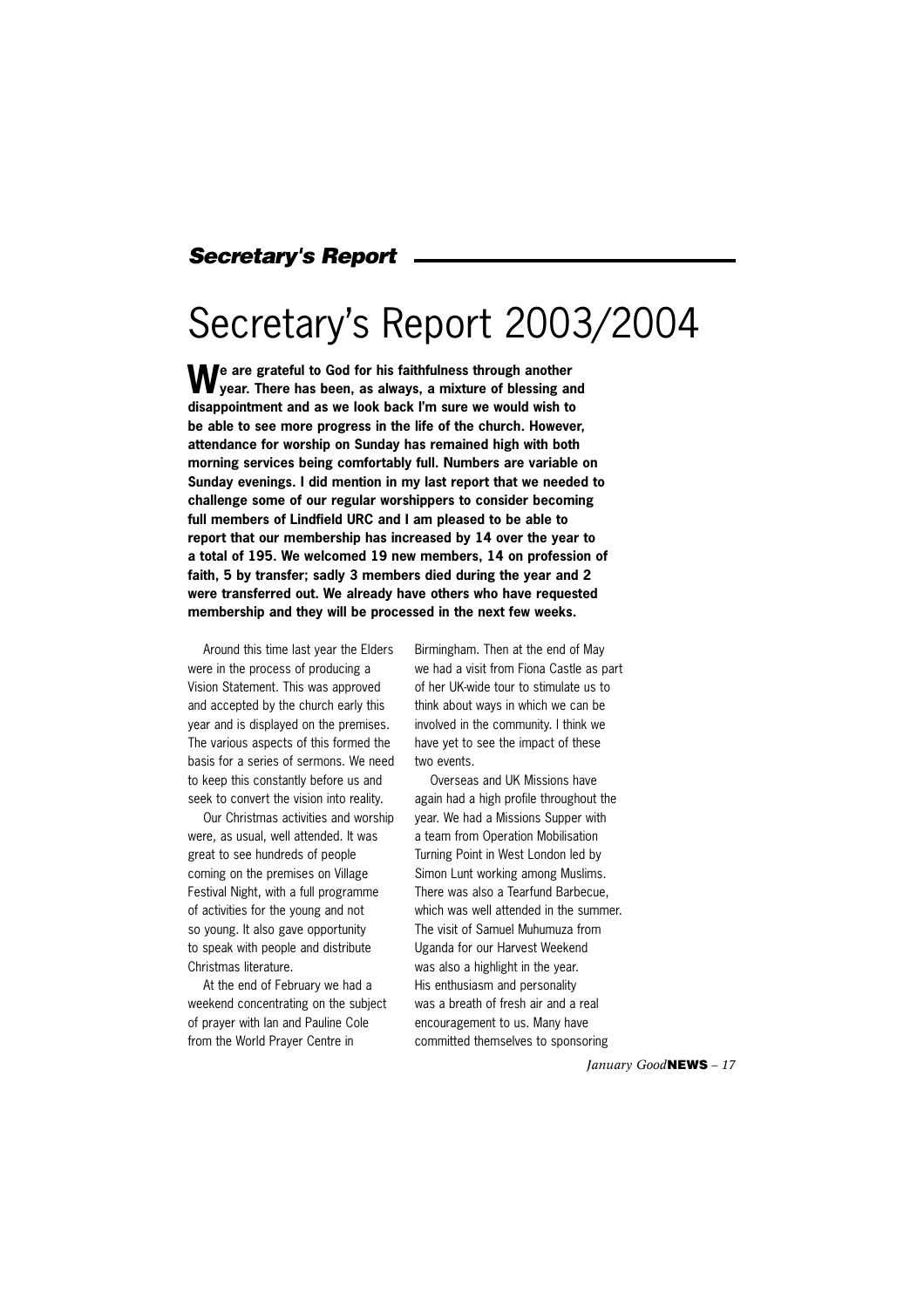# *Secretary's Report continued...*

children through the school that he is responsible for. We need wisdom to know how we should continue our support and involvement with him.

Brenda Johnson has just returned from 12 weeks in Malawi working at an orphanage/centre through the auspices of World Exchange. We look forward to hearing about her experiences in the near future.

Monthly mission giving has again increased from last year and we estimate that by the end of 2004 a total of almost £25,000 will have been donated for the various organisations we have featured. Added to this there is the £10,000 set aside from our General Fund, which will give us a total of almost £35,000. That is something to praise God for. We continue our regular support of Simon & Becky Lunt, Dave & Pam White with Operation Mobilisation, and Andrew & Jane Spiro in the Far East.

Turning to the regular activities that take place in the church I have received reports from various leaders and these are précised as follows:

Junior Church is now known as 'Powersource' with each group being named after different sources of power - Sparks for electricity, Tornadoes for wind, Solar for sun and H20 for water. There are 47 names on the books with an average of about 28 attending each week. The two groups that have seen most growth in the year are Sparks, for the youngest ones and H2O the oldest. Some teachers have stood down and the current staff of 16 needs help as many are committed to other activities

*18 – January Good***NEWS**

in the church.

Stepping Stones has had another hectic year with a full register - at one stage there were 11 on the waiting list. Currently there are 32 on the books with about 22 attending each week plus parents and carers. Contact with the children and adults is only for a limited time as they leave to go on to Nursery School. It is important, therefore, to make the most of the time they spend with us. This year four of the mothers did an Alpha Course at our church and another has just started to attend one led by King's Church. Prayer continues that the teaching given will produce fruit. Parents are encouraged to share their concerns and are prayed for. One mother who had a very difficult pregnancy and looked like losing her baby was prayed for and she has recently given birth to a healthy baby girl. The mornings are busy and noisy and we are grateful to all those involved.

The Boys' Brigade Company had a membership of approximately 30 boys of all ages during the year. Much good work was done with the under 11s but our Company Section had to be suspended halfway through the session. It has since re-commenced. Even so, two boys in this section achieved major BB and Duke of Edinburgh awards. Joe Lunt retired as Leader in Charge of the Anchor Boys and was replaced by Peter Snashell. We were particularly pleased that Jim Johnson has been received into Church Membership and is becoming an Officer in the Company.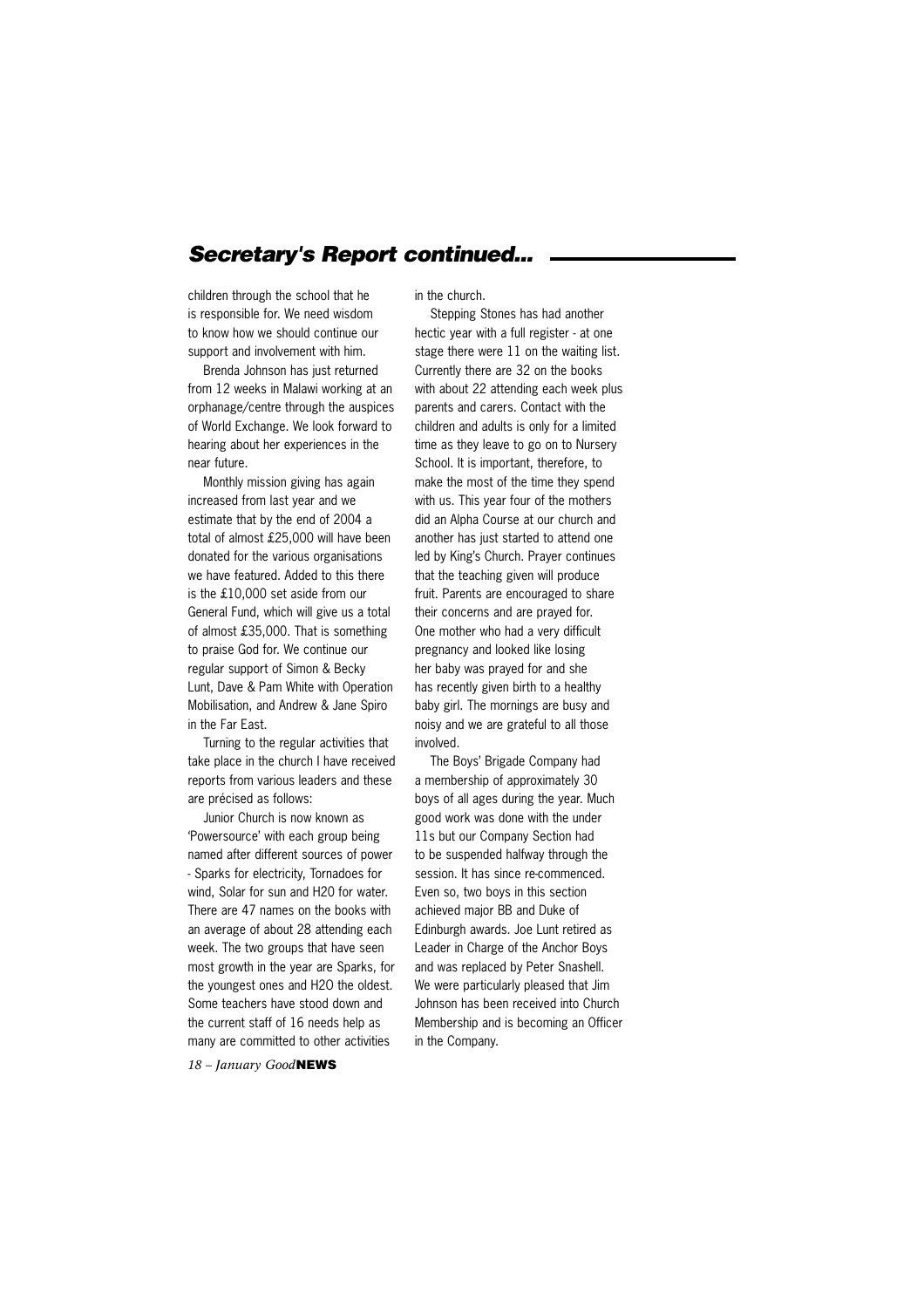Girls' Brigade has 16 girls currently on the books. A few left in the summer and it was not possible to advertise for new girls due to the on-going staff shortage. The Annual Awards Evening in July was well attended with a meal in the church followed by a play performed by the girls. One Brigader continues her young leaders' training and will be going on an away weekend this month. Margaret Luscombe resigned in March but stayed on until July. With only one officer, Sam Hoare-Ward, and two helpers it was decided, sadly, that GB would close on the 30th November. We are grateful to all those who have worked in the GB and particularly to Margaret and Sam for their many years of service. At the final Parade Service in October Richard Tucker led a short time of thanks for 1st Lindfield Girls' Brigade and it was a real pleasure to have Ruth Clark with us as she had started the brigade 36 years ago. We give thanks to God for all that has been achieved. Many people who have been involved with GB over the years are being invited to the final meeting . It is hoped that the girls will now attend Crusaders when it starts after Christmas.

Nos (previously known as the 14+ Group) meets on the first and third Sunday evenings each month. The group has grown to 8, which is encouraging. The aim is to encourage the young people to know God, explore their faith - asking questions and seeking answers, to see the relevance of their faith in everyday lives and to grow as a community within the church. If there were an offer of help for this group it would be possible to meet every Sunday, which would give more continuous contact with the young people. They are a wonderful bunch of young people and the leaders really enjoy their company and questions.

FAITH Group (Fellowship and Infants Together at Home), which I have omitted to report on before is being led by Lydia Goodchild. The group for parents/carers and children meets monthly for fellowship, support, to encourage each other and to strengthen their personal relationship with God. During the morning there is time for a chat whilst the children play and also devotion and discussion. There are 5 members meeting regularly with 5 children (soon to be 6!), One has recently joined as a result of the Alpha Course and Stepping Stones. There are others who would like to join but it has not been possible to find a day of the week that is convenient for all.

The Fellowship, meeting on the 4th Wednesday monthly, continues to attract good numbers, with 55 men and women on the register and 35 on average attending. Each meeting starts with family news, devotions and then a speaker, followed by refreshments and a social time. One of the speakers this year was Richard Bryant on the History of Lindfield. There was a visit from the children of Great Walstead School and an outing to McBean's Orchid Nursery. The chosen charity for this year was the Bluebird Community Bus. The year saw the passing of three of our stalwart members - Herbert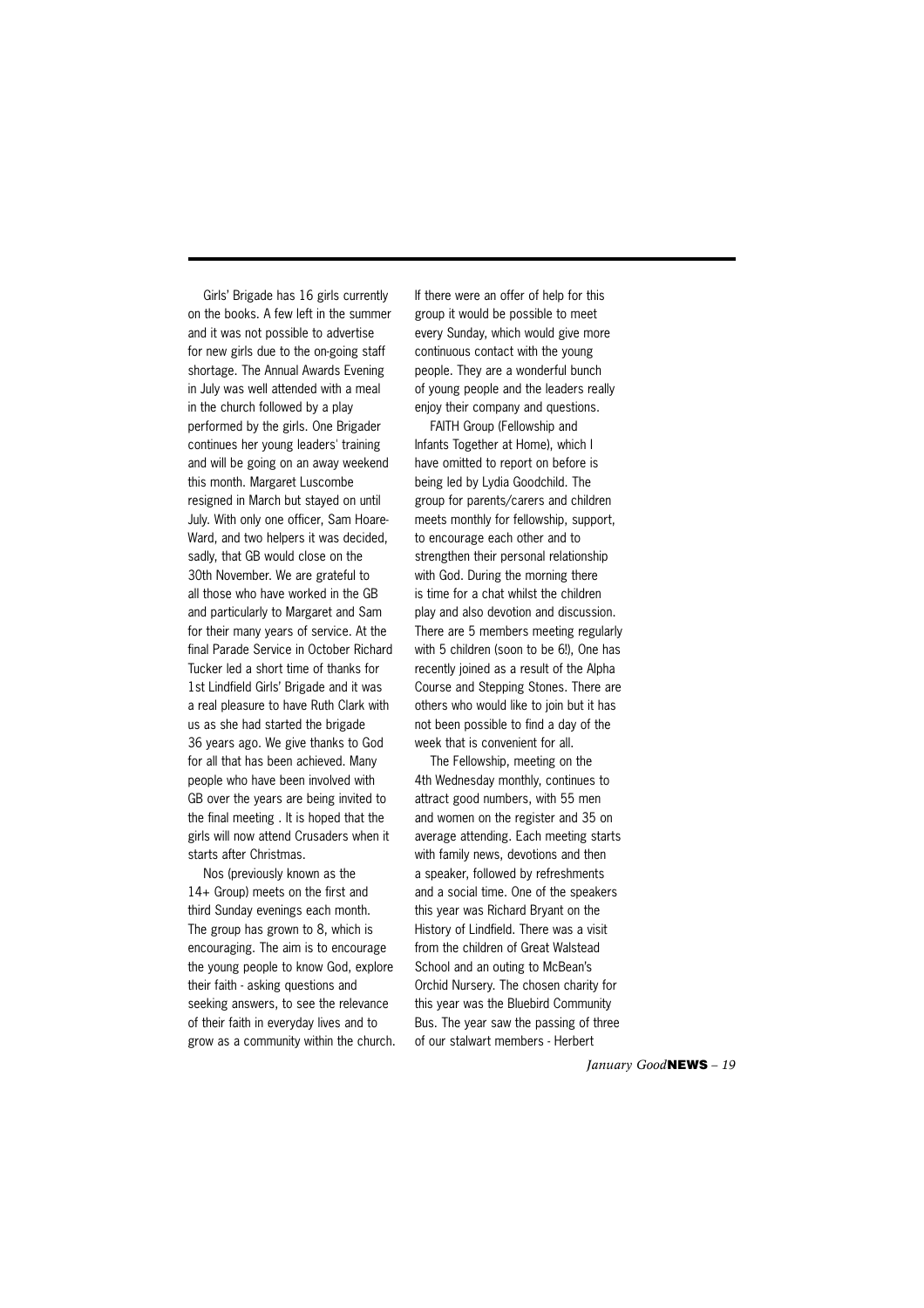# *Secretary's Report*

Fisher, Elsie Campling and Margaret Goodare. We thank God for their lives and example.

The Lunch Fellowships continue to serve an average of 45 meals each, including helpers, many of whom would qualify to attend the lunch anyway!!. Help is always needed with transport and it is getting more difficult to provide lifts for people who are becoming more frail. It's a great opportunity for friendship evangelism and the short talks after each meal give an opportunity to share the gospel. A good proportion of those coming to the meal attend church either here or elsewhere. Highlights of the year include the Christmas lunch which is always welcome, a special lunch in February with Ian Knox who was leading a mission to the elderly in the village, the annual outing, this year to Ashburnham, and a visit to Great Walstead School for the performance of a musical by the children. There are some changes taking place in the two teams; Christine Giltrow who has helped for many years is moving, Derrick Hillman steps down at the end of the year and Iris Green also retires from heading up the Wednesday team. We express our thanks and appreciation for all that they have done and achieved over the years. A number have been added to the teams, which is good, and we are pleased that Janet Drayton is taking over from Iris.

The Concourse is now open from 10.00am to 12.30pm each day. Each morning starts with a time of prayer by those on duty, particularly for requests

*20 – January Good***NEWS**

entered in the prayer book. We need to be reminded that this is available and to encourage the book to be used more. Carol Walters has been organising and overseeing this work since it started back in 1995 and we are grateful for all she has done. We are pleased that Fay Jones is taking this on.

Pop In meets on Thursdays, which now coincides with the clinic that used to be held on Mondays. This seems not to have been a problem and some of the mothers drop in for coffee. We would welcome any new people who have time on a Thursday to come and meet friends over a coffee or just to have a break during shopping.

In Touch continues to fulfill a need in the life of the church. It has been found, this year in particular, to be an evening to which newcomers have been able to come for a time of fellowship and meet church members and regular worshippers. An average of around 25 attend the evenings, which have a balance of outsider events and inhouse speakers. A good number went for an away day at Ashburnham with Jennifer Rees-Larcombe and the group supported the Fiona Castle evening. In-house speakers have included Jean Gardiner, Janet Wade and Catherine Bones. The annual dinner was held in January to which I am pleased to say the men are invited. The next one is on December 4th.

Although I have mentioned some people by name we are grateful to all those who are serving in the life of the church, many behind the scenes, particularly those involved in visiting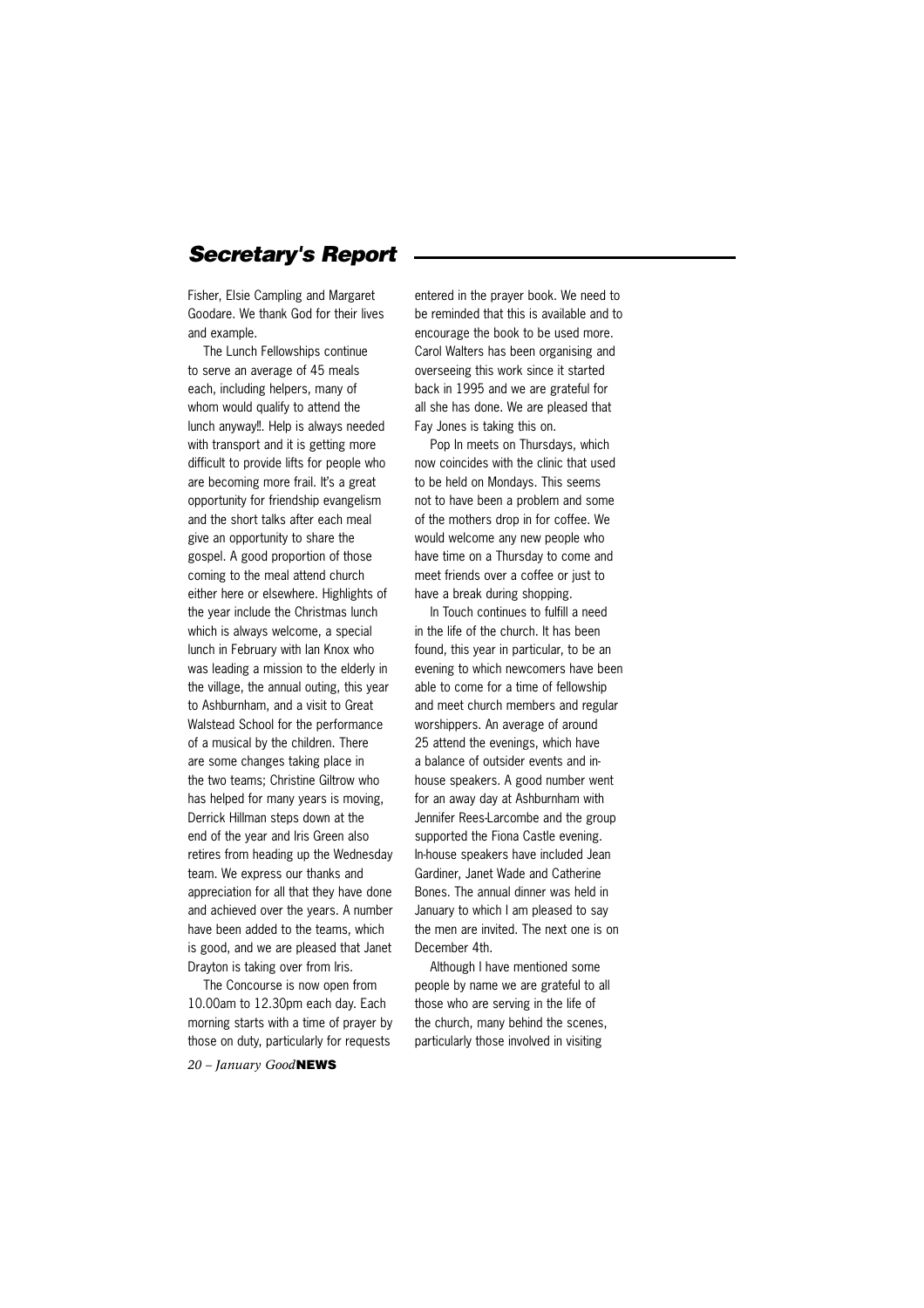and pastoral work. Because of the need for confidentiality we do not know the full extent of what is being done unless, of course, you are on the receiving end. I would like pay tribute to Fiona Tingley and to thank her on behalf of the church for all she has done over the years, for her care and concern for so many people. She is stepping down from the Eldership for a well-earned break from this responsibility after many years of service but will continue to chair the Pastoral Group.

I would also like to thank Barry & Lesley Piper for their service as Treasurer and Church Accountant, not just in the last year or two but previous terms. We are all aware that they step down from 31st December and will be moving. At present we do not have anyone set aside to replace them and this is a very urgent need. I am not sure how we can continue to function without someone taking on these responsibilities.

This is a busy church with many activities and it is important to keep focused on the Lord and ensure that what we are doing as a church and as individuals is still relevant and in line with His will. The possibility of introducing termed appointments needs to be implemented to avoid people going on too long, losing their effectiveness and simply burning out. I can say that this year has been draining and many of those in leadership are very weary.

So what of the future? Well we have a major mission planned for May next

year with the other two churches in the village. This will give us a great opportunity to reach out with the gospel to the whole community. We need to be praying for this and asking how we can be involved. Are we excited about this and expecting people to really have an encounter with Jesus?

We are also starting Crusaders in January and have been encouraged by the response to this and the first two training sessions. Let's continue to pray for the final preparations and arrangements and that through this new venture many children and young people will come to know Jesus. Even if you're not actively involved weekby-week you can pray and I would encourage you to do this not just for Crusaders but for all the activities and events that are taking place.

Finally, I would like to thank those who have supported and prayed for me over the past few years and for those who have made a point of encouraging the Eldership during this past year. In our Vision Statement we committed ourselves to encountering God, encouraging one another and demonstrating God's love. Can I encourage you as I challenge myself to ensure that we put this into practice - if we do I believe it will transform the life of this fellowship and ensure blessing. Maybe our motto for the coming year could be Hebrews 10: 23-24 - Let us hold unswervingly to the hope we profess and let us consider how we may spur one another on towards love and good deeds.

*Ron Goodenough, 11th November 2004*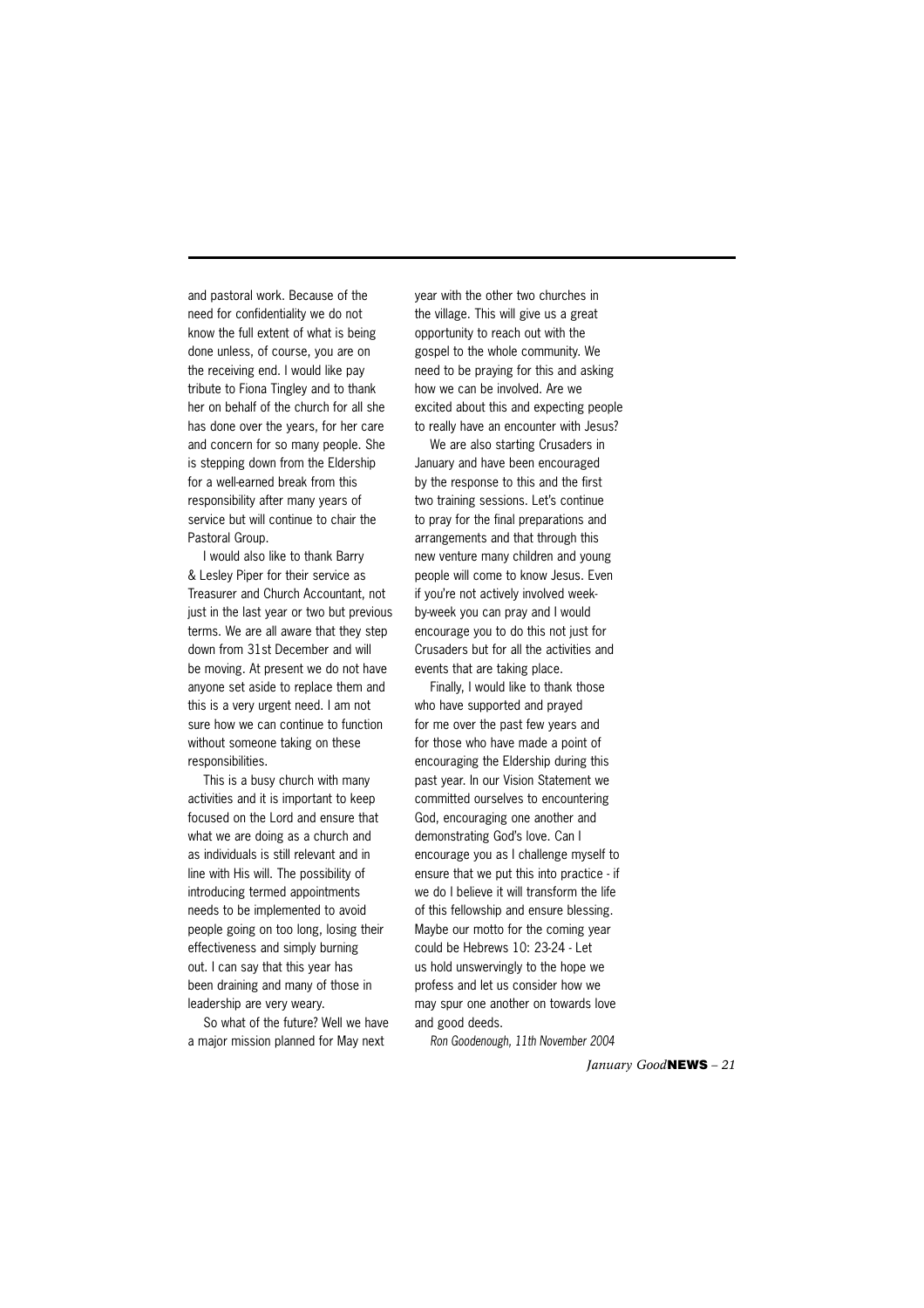## *Lindfield life*



# Ramblings of a Rambler

It was June 1980, that a significant event occurred in my life at the South of England Agricultural Show, Ardingly. I **t was June 1980, that a significant event occurred in my wandered into the tent occupied by the Rambler's Association and signed up. Subsequently, I have enjoyed regular walks with the local Group, the Mid Sussex, and in about 1986 was coerced into leading my first walk. I later took on various responsibilities on our committee, on which I still serve. The rest, as they say, is history.**

I would estimate that we do about 75% of our walks in the geographical Mid Sussex area, say the area bounded by Cowfold, Balcombe, Newick and Hassocks, but we also like to venture further afield when the days are longer. In October a party of us ascended Leith Hill in Surrey and we usually have an apple blossom walk in Kent in April. Our long weekends away are also popular, Last year we stayed at York, our base for exploring the North York Moors, and in previous years have visited the Malvern Hills and the Isle of Wight among other places.

Walking is often the best way to see many of our spectacular views, ancient manor houses and ruins, churches, mills and other places of interest. Who would guess, for instance, that a short stretch of railway tunnel can be found at Cornwells Bank, near Chailey, although this involves a wee bit of trespass (tut tut!). The preparation is often as rewarding as the event. It is pleasing to see the route you have planned from your Ordnance Survey maps come to life on the ground. Of course it is not always that easy: getting lost is an occupational hazard but sometimes the most difficult walks to get right are the most enjoyable. All our walks are advertised in the local free press and the Evening Argus and the general public is always welcome. For example, at the end of 2004 we had our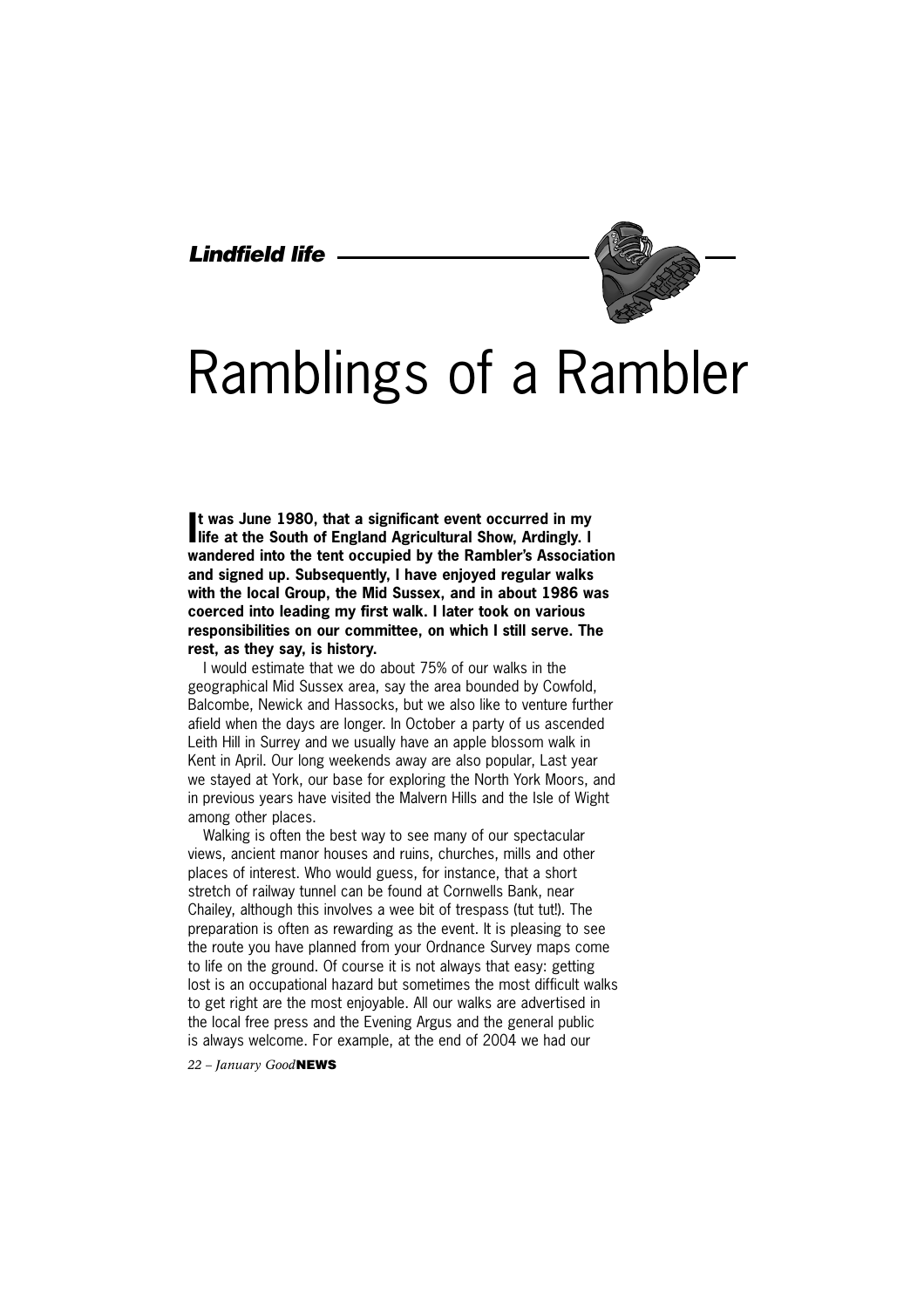

Festival of Winter Walks, a national event for which Mid Sussex offered walks from Beech Hurst Gardens, Cuckfield and Chailey. A sample from January's programme includes short walks from Fletching and Plumpton Station.

Our other, vital, activity is the preservation of our footpaths. They are under constant threat from illegal obstructions, summer growth, and stiles and bridges which decay and become unsafe. Cash-strapped local authorities have to be constantly chivvied to include an adequate amount in the highways' budget.

One gets a marvellous sense of well-being from walking in the countryside on a fine day in any season. Walking is recognised as a healthy activity and it is important to get exposed to as much of what passes for sunlight at this time of year as you can. On a personal note, I found the group very supportive at a time of bereavement we are something like an extended family and we look out for each other. If I am marked down as absent from the 11 a.m. service it usually means I am out on the South Downs or the Ashdown Forest, where I have to say I feel closer to God.

If any of you feel like taking the plunge and joining our friendly group I will be delighted to pass your details to our membership secretary. *John Cribb*

# Tell everyone about it.

If you run a club or group in the local community that you would like to talk more about, submit an article/information to the editor – it would be great to see more of what is going on in/around the village.

Contact details on page 2.

*January Good***NEWS** *– 23*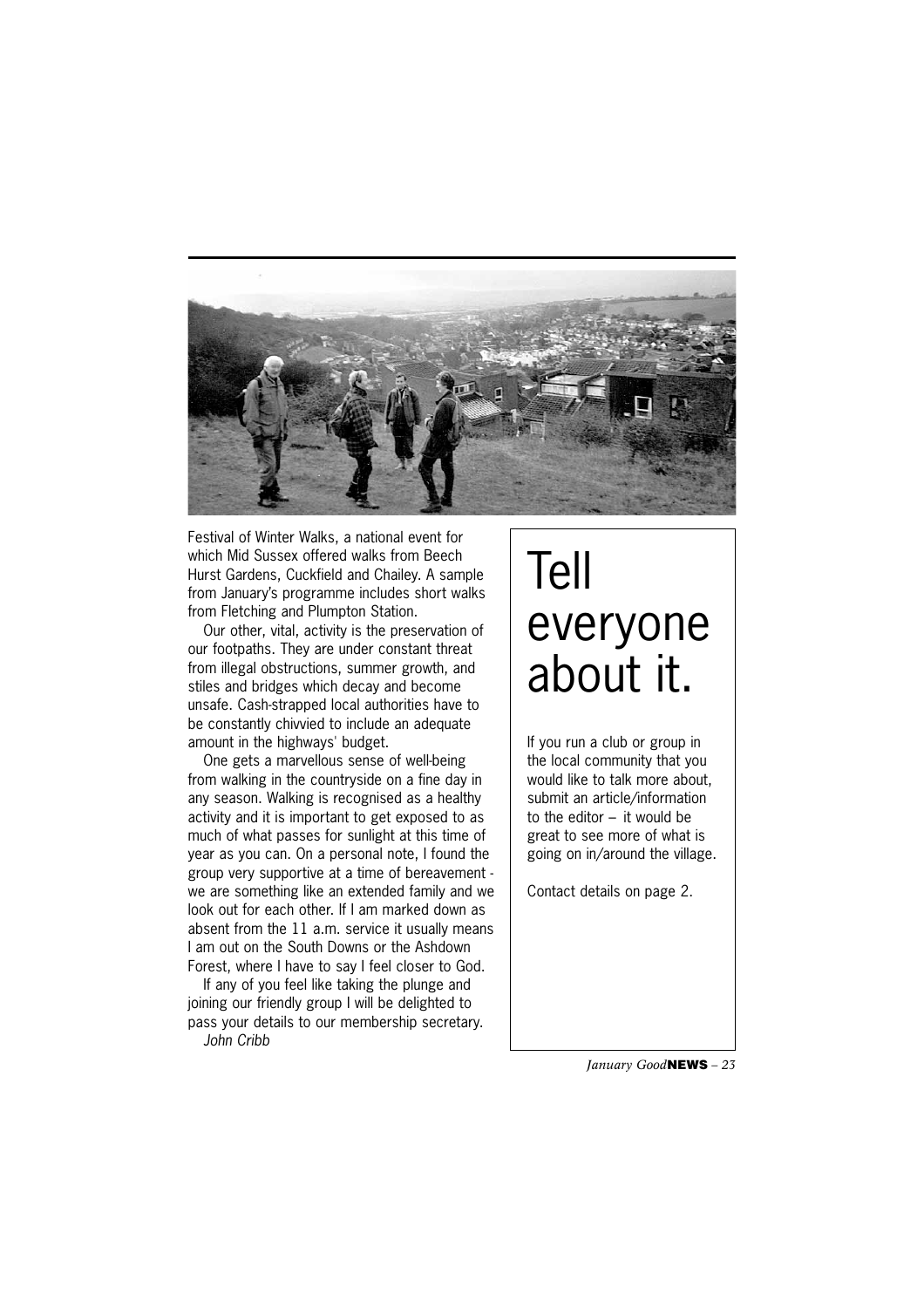### *The back pages*

# Three Churches Saturday morning Prayer Meetings **8.45 – 9.30 am**

Please note that with effect from 8th January the above Prayer Meetings will be concentrating on the Lindfield Mission of 19th to 29th May 05 and the lead up thereto, and the hosting will be 'rotated' between the three Churches as below.

| 8th Jan  | The Tiger         |
|----------|-------------------|
| 15th Jan | <b>URC</b> Lounge |
| 22nd Jan | Evang. Free       |
| 29th Jan | The Tiger         |
| 5th Feb  | <b>URC</b> Lounge |
| 12th Feb | Evang. Free       |
| 19th Feb | The Tiger         |
| 26th Feb | <b>URC</b> Lounge |
| 5th Mar  | Evang. Free       |
| 12th Mar | The Tiger         |
| 19th Mar | <b>URC</b> Lounge |
| 26th Mar | Evang. Free       |
| 2nd Apr  | The Tiger         |
| 9th Apr  | <b>URC</b> Lounge |
| 16th Apr | Evang. Free       |
|          |                   |

All are encouraged to join these Meetings which are led by different people each week from the three Churches, so we can 'lift up' in collective prayer our families, friends, neighbours and those God knows that we don't, who we hope are 'on a journey' to get to know the Living and Saving God during the first half of 2005.

*24 – January Good***NEWS**

23rd Apr The Tiger 30th Apr URC Lounge 7th May Evang. Free 14th May The Tiger 21st May URC Lounge 28th May Evang. Free



**Flower Rota**

| .Jan | 2.<br>9<br>16<br>23<br>30       | Arranging<br>Gladys Porter<br>Carol Walters<br>Anne Blake<br>Mary Comber<br>Mies Brock                                                      | <b>Distributing</b><br>Fiona Tingley<br><b>Heather Swann</b><br>Sue Tester<br>Dorothy Forster<br><b>Betty Peter</b> |
|------|---------------------------------|---------------------------------------------------------------------------------------------------------------------------------------------|---------------------------------------------------------------------------------------------------------------------|
| Feb  | 6<br>13<br>20<br>27             | Dorothy Forster<br>Iris Green<br>Jessie Green<br>Carol Marsh                                                                                | Jacqueline Wood<br>Iris Bingham<br>Fiona Tingley<br>Heather Swann                                                   |
|      | Flowers Fund.<br>Betty Billins. | Thanks for the practical help from "The Team"<br>of helpers during the post year, many thanks<br>also to those who have donated towards the |                                                                                                                     |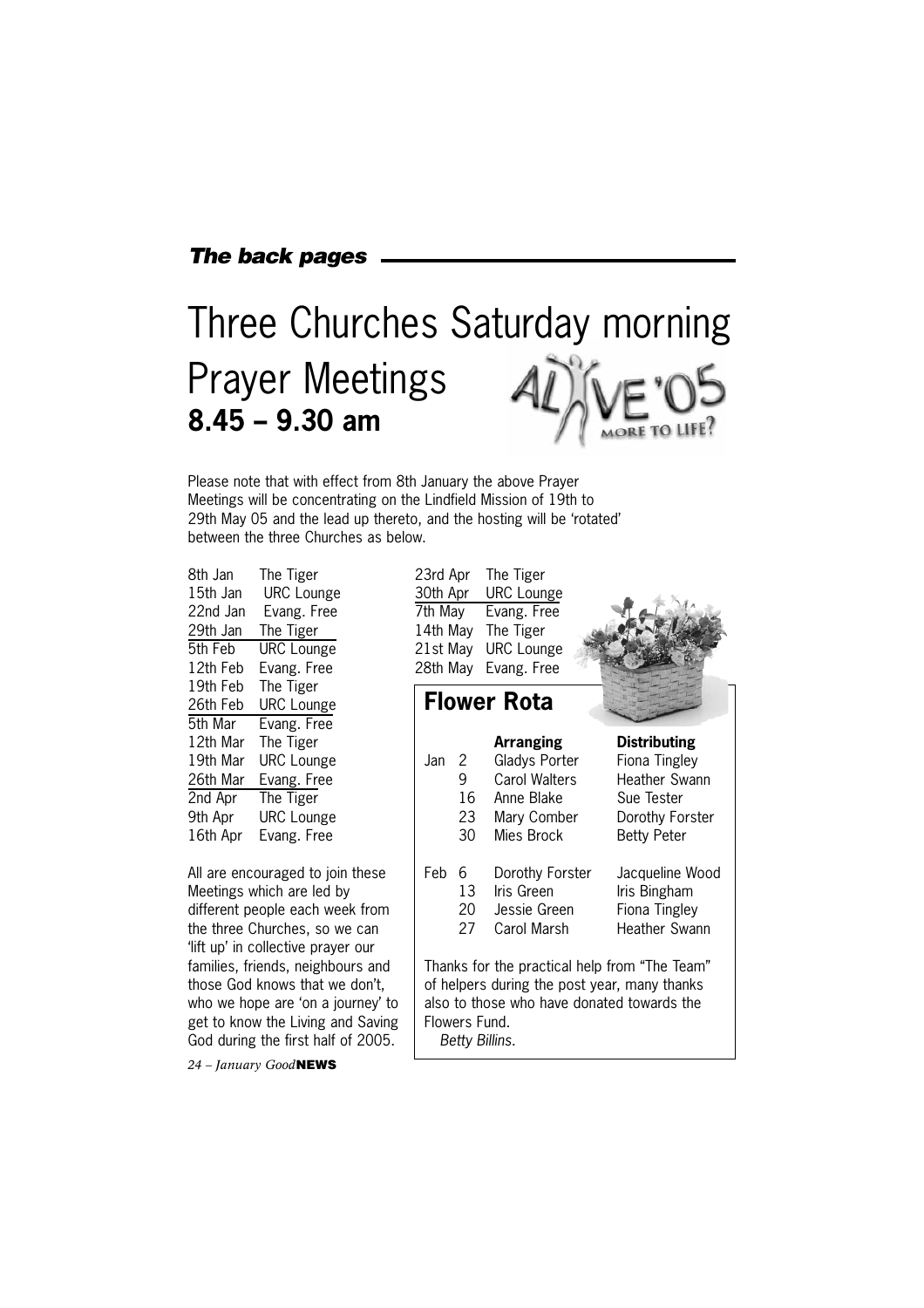### **SUNDAY WORSHIP:**

| 9.30am | Service for all the family, including<br>crèche and Junior Church |
|--------|-------------------------------------------------------------------|
|        | (Most weeks, children leave after                                 |
|        | 20 minutes for their own activities)                              |
|        | Holy Communion (1st Sunday)                                       |
| 11.0am | Morning Worship                                                   |
|        | Holy Communion (4th Sunday)                                       |
| 6.30pm | <b>Evening Service</b>                                            |
|        | Holy Communion (2nd Sunday)                                       |
|        | Healing services as announced                                     |

### **PRAYER MEETINGS:**

| Mon | 9.30am      | An Hour of Prayer             |
|-----|-------------|-------------------------------|
| Wed | 9.45am      | Short Service of Intercession |
|     | Thur 8.00pm | Church Prayer Evening         |
|     |             | (4th Thursday)                |
| Fri | 7.30am      | Prayer Meeting in the Lounge  |

### **REGULAR ACTIVITIES:**

| Sun  | 6.30pm  | Sunday Evening Youth Group     |
|------|---------|--------------------------------|
| Mon  | 6.30pm  | Boys' Brigade - Junior Section |
|      |         | $(8-11 \text{ years})$         |
|      | 7.45pm  | Boys' Brigade - Company        |
|      |         | Section $(11 + \text{years})$  |
| Tue  | 10.00am | <b>Stepping Stones</b>         |
|      |         | (Parents and toddlers)         |
|      | 7.45pm  | In Touch (4th Tuesday)         |
| Wed  | 2.45pm  | The Fellowship (4th Wed.)      |
| Thur | 10.00am | Pop-In (for coffee and a chat) |
|      | 8.00pm  | Church Meeting (2nd Thur.)     |
| Fri  | 5.30pm  | Boys' Brigade - Anchor Boys    |
|      |         | $(5-7 \text{ years})$          |

House Groups normally meet 1st and 3rd Thursday

**The church is open Monday to Saturday from 10.00am to 1.00pm**



| Church (payphone):                 |              |  |  |
|------------------------------------|--------------|--|--|
|                                    | 01444 484620 |  |  |
| Minister's office number:          |              |  |  |
|                                    | 01444 487607 |  |  |
| <b>Boys' Brigade:</b>              |              |  |  |
| Geoffrey Cocksedge                 |              |  |  |
|                                    | 01444 474007 |  |  |
| <b>Cradle Roll:</b>                |              |  |  |
| Sue Tester                         | 01444 482810 |  |  |
| <b>Flowers:</b>                    |              |  |  |
| <b>Betty Billins</b>               | 01444 484494 |  |  |
| <b>Hall Letting Secretary:</b>     |              |  |  |
| Audrey McKee 01444 415031          |              |  |  |
| In Touch:                          |              |  |  |
| Sue Waller                         | 01444 455047 |  |  |
| <b>Lunch Fellowship:</b>           |              |  |  |
| Wednesday:                         |              |  |  |
| Janet Drayton                      | 01444 456161 |  |  |
| Friday: Gwen and                   |              |  |  |
| Derrick Hillman                    | 01444 456963 |  |  |
| <b>Magazine: Editor:</b>           |              |  |  |
| David Tingley                      | 01444 451024 |  |  |
| The Fellowship:                    |              |  |  |
| Jessie Green                       | 01444 452708 |  |  |
| <b>Roy Billins</b>                 | 01444 484494 |  |  |
| <b>Stepping Stones:</b>            |              |  |  |
| Janet Goodenough                   |              |  |  |
|                                    | 01444 417002 |  |  |
| Transport:                         |              |  |  |
| Tina Elphick                       | 01444 484440 |  |  |
| <b>Youth and Children's Work</b>   |              |  |  |
| Co-ordinator:                      |              |  |  |
| Rob Biersteker                     | 01444 440835 |  |  |
| <b>Junior Church Co-ordinator:</b> |              |  |  |
| <b>Clare Nibloe</b>                | 01444 484683 |  |  |